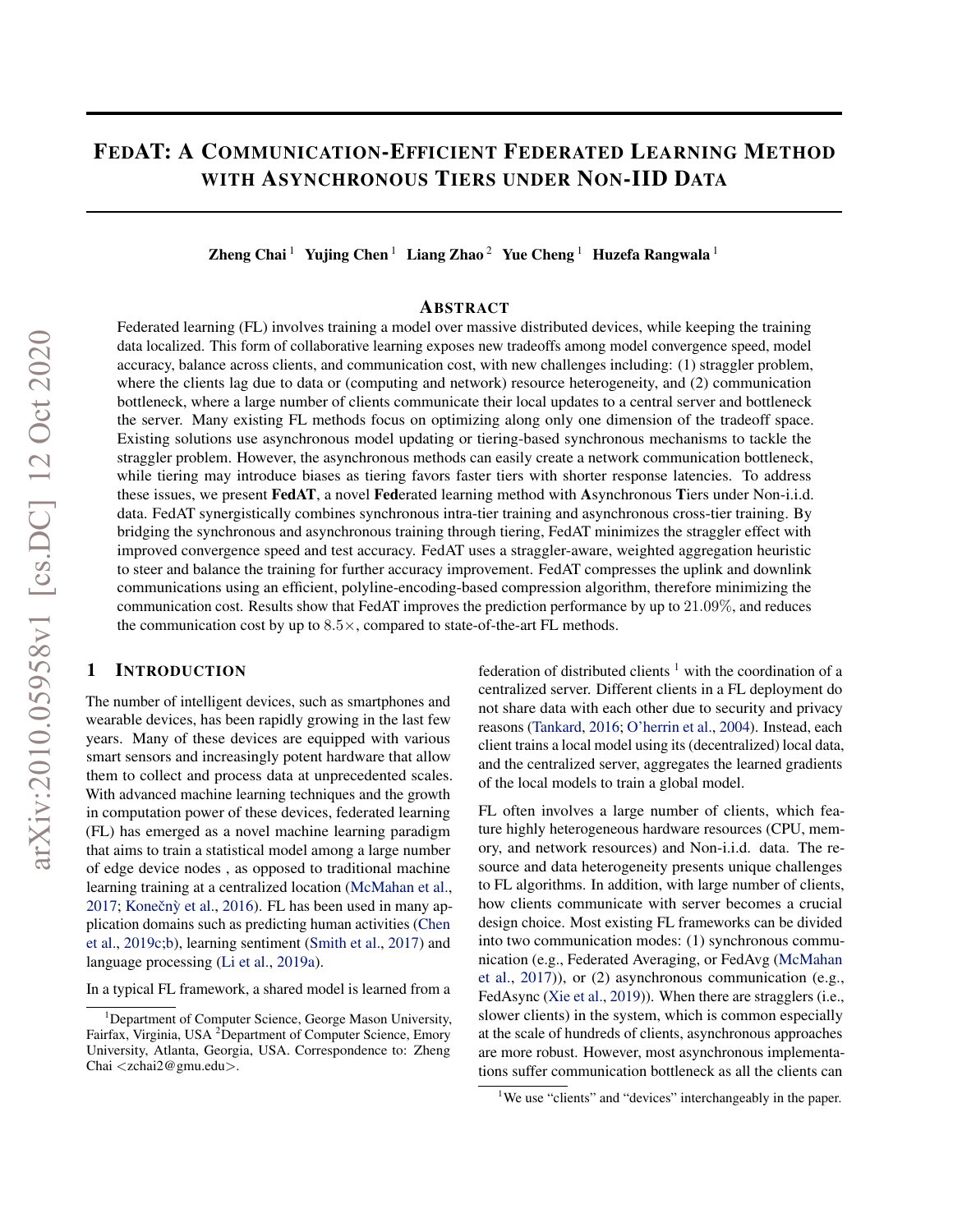<span id="page-1-0"></span>asynchronously talk to the server, and clients are limited by their communication bandwidth. Therefore, in this paper, we focus on two significant challenges of federated learning:

Stragglers. Recent research efforts in synchronous FL assume: i) no resource or data heterogeneity [\(Reisizadeh et al.,](#page-11-0) [2020;](#page-11-0) [Sattler et al.,](#page-11-0) [2019a\)](#page-11-0), or ii) all the clients are available during the whole training process [\(Zhao et al.,](#page-11-0) [2018;](#page-11-0) [Nishio](#page-10-0) [& Yonetani,](#page-10-0) [2019\)](#page-10-0). However, in practice, clients may come (online) and go (offline) frequently, or lag due to resource constraints and/or data heterogeneity (i.e., stragglers). Existing, synchronous FL solutions (e.g., Federated Averaging, or FedAvg [\(McMahan et al.,](#page-10-0) [2017\)](#page-10-0)) synchronously aggregates model updates, where the server has to wait for the slowest clients, therefore, leading to significantly prolonged training time.

Communication Bottleneck. To solve the straggler problems in synchronous FL, asynchronous FL approaches [\(Chen et al.,](#page-10-0) [2019b;](#page-10-0) [Xie et al.,](#page-11-0) [2019\)](#page-11-0) were proposed, where the server can aggregate without waiting for the straggling clients. Unlike synchronous FL where only a portion of sampled clients communicate with the server in each training round, in an asynchronous FL setting, the server communicates with all the clients asynchronously; therefore, the server can easily become a communication bottleneck with tens of thousands of clients updating the model simultaneously.

To overcome the deficiencies described above, we design and implement FedAT, a novel communication-efficient FL approach that combines the best of both worlds – synchronous and asynchronous FL training – using a tiering mechanism. In FedAT, the clients involved in a FL deployment are partitioned into logical tiers based on their response latency (i.e., the time a client takes to finish a single round of training). All the logical tiers in FedAT participate in the global training simultaneously, with each tier proceeding at its own pace. Clients within a single tier update a model associated with that particular tier in a synchronous manner, while each tier, as a logical, coarse-grained, training entity, updates a global model asynchronously. Faster tiers, with shorter per-round response latency, drive the global model training to converge faster; slower tiers get involved in the global training by asynchronously sending the model updates to the server, so as to further improve the model's prediction performance.

Uniformly aggregating the asynchronously updated tier model into the global model may result in biased training (biased towards the faster tiers), as more performant tiers tend to update the global model more frequently than the slower tiers. To solve this issue, we propose a new weighted aggregation heuristic, which assign higher weight to slower tiers. Furthermore, to minimize the communication cost introduced by asynchronous training, FedAT compresses

the model data transferred between the clients and the server using Encoded Polyline Algorithm. In a nutshell, FedAT synergizes the four components together, namely, the tiering scheme, asynchronous inter-tier model updating, the weighted aggregation method, and polyline encoding compression algorithm, to maximize both the convergence speed and the prediction performance while minimizing communication cost.

We make the following contributions in this paper:

- We design and implement FedAT, a novel tiered FL framework that updates local model parameters synchronously within tiers and update the global model asynchronously across tiers.
- We propose a new optimization objective with a weighted aggregation heuristic, which the FL server uses to speed up model convergence and improve the prediction performance by balancing the model parameters from different tiers.
- We provide rigorous theoretical analysis for our proposed method for both convex and non-convex objectives. We show that FedAT has provable convergence guarantee.
- We utilize a lossy compression technique, polyline encoding, to compress the transferred model data between the clients and the server to reduce the communication cost without affecting the model accuracy.
- We evaluate FedAT extensively on a 100-client cluster. Experimental results on three real-world federated datasets show that FedAT improves the prediction accuracy by up to 21.09%, exhibits significantly less accuracy variance during the training, and reduces the communication cost by up to  $8.5\times$  compared with the baseline FL methods.

### 2 RELATED WORK

### 2.1 Stragglers in Federated Learning

The main premise of FL has been collective learning using a network of common devices such as smartphones and tablets. Thus, the assumption made by FedAvg that all clients are available during the whole training process is not practical. Li et al. [\(Li et al.,](#page-10-0) [2019b\)](#page-10-0) suggest to select a smaller ratio of participated clients for each global iteration to alleviate the straggler's effect, while with more communications on model convergence. TiFL [\(Chai et al.,](#page-10-0) [2020\)](#page-10-0) is a tiered FL framework that uses a synchronous, intra-tier model updating scheme similar to that used in FedAvg. TiFL's favoring-faster-tier strategy may result in biased training and lower model accuracy. FedAT uses TiFL's tiering approach, but differs against TiFL in that FedAT combines the intra-tier synchronous training with cross-tier asynchronous training to effectively avoid biased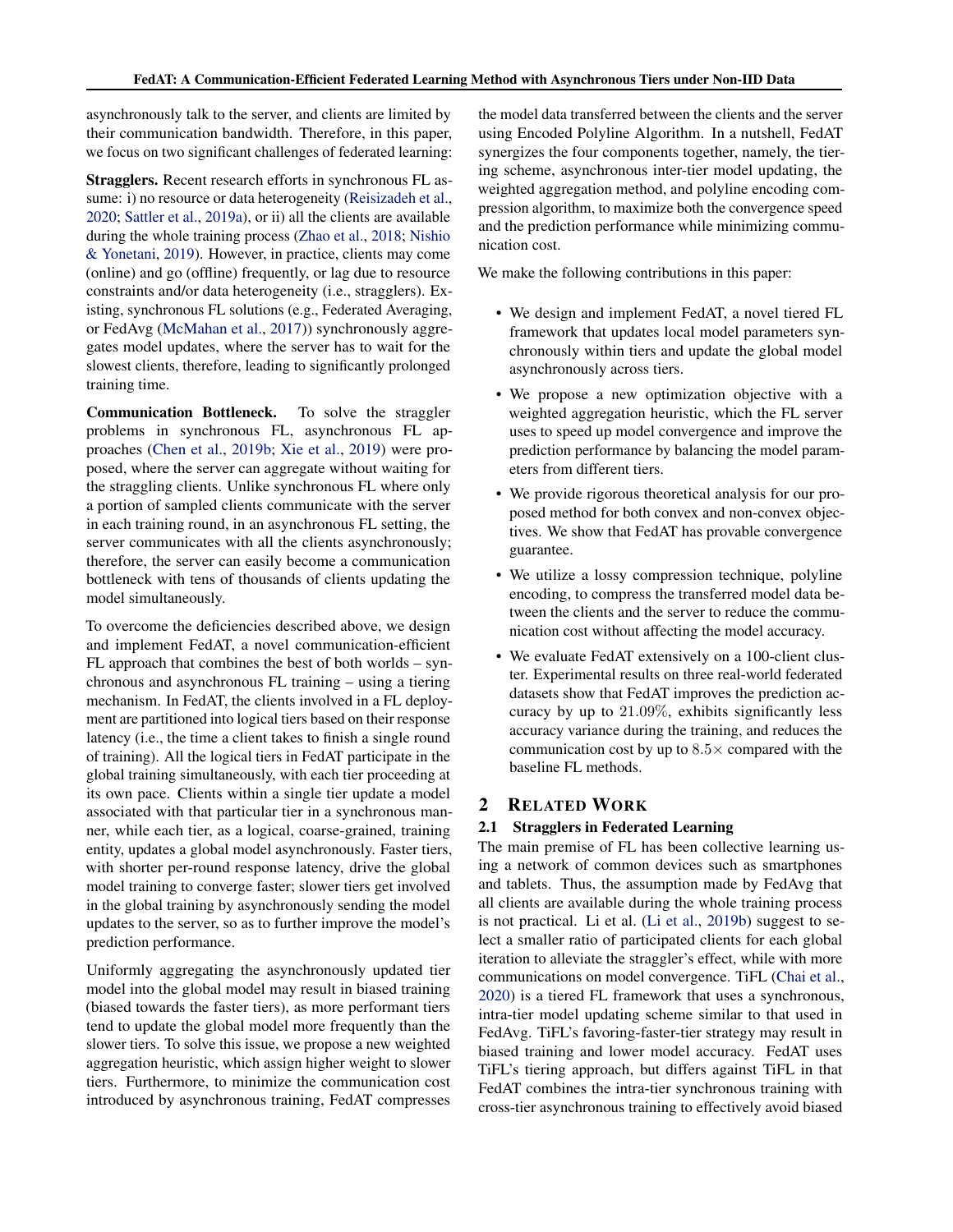<span id="page-2-0"></span>training. Asynchronous FL frameworks [\(Xie et al.,](#page-11-0) [2019;](#page-11-0) [Chen et al.,](#page-10-0) [2019a;b\)](#page-10-0) that allow wait-free communication and computation have been proposed to tackle the stragglers problem. These asynchronous approaches, however, suffer from the communication bottleneck issue as they require more frequent communications between all the clients and the server.

2.2 Communication-efficient Federated Optimization McMahan et al. propose a FL approach called FedAvg [\(McMahan et al.,](#page-10-0) [2017\)](#page-10-0), where instead of communicating after every iteration, each client performs multiple iterations of SGD to compute a weight update. By reducing the communication frequency, FedAvg reduces the communication cost and can work with partial client participation. In a follow-up work, Konečný et al. (Konečný et al., [2016\)](#page-10-0) propose two approaches to reduce the uplink communication costs, i.e., structured updates and sketched updates, combined with probabilistic quantization. This approach, however, significantly slows down the convergence speed in terms of SGD iterations.

In the broader realm of communication-efficient distributed deep learning, a wide variety of methods has been proposed to reduce the amount of communication during the training process. Chen et al. [\(Chen et al.,](#page-10-0) [2019c\)](#page-10-0) propose a layerwise asynchronous update scheme that updates the parameters of the deep layers less frequently than those of the shallow layers. Mills et al. [\(Mills et al.,](#page-10-0) [2019\)](#page-10-0) adapt FedAvg to use a distributed form of Adam optimization and compress the uploaded parameters. Jeong et al. [\(Jeong et al.,](#page-10-0) [2018\)](#page-10-0) develop federated distillation that follows an online version of knowledge distillation to compress the model. Reisizadeh et al. [\(Reisizadeh et al.,](#page-11-0) [2020\)](#page-11-0) present a periodic averaging and quantization approach to reduce communication costs. However, these works only target uplink communication compression and are developed for synchronous frameworks that neglect the real-life scenario in which the straggler problem is a common phenomenon in learning on end devices. Besides the above mentioned server-worker topology, communication bottleneck via quantization and compression in distributed learning has also gained considerable attention in serverless approaches [\(Koloskova et al.,](#page-10-0) [2019;](#page-10-0) [Wang et al.,](#page-11-0) [2019;](#page-11-0) [Reisizadeh et al.,](#page-11-0) [2019\)](#page-11-0). While such techniques can be used to reduce communication cost in federated learning, the network topology without a server in distributed learning is fundamentally different.

Our proposed communication-efficient federated learning framework combines synchronous and asynchronous updates together to mitigate the challenge associated with stragglers and improve model convergence rate. We apply a weighted aggregation strategy on server to improve the model's prediction performance and compress both the uplink and downlink communications.

#### 3 BACKGROUND: FEDERATED LEARNING

### 3.1 Preliminaries: Federated Learning and FedAvg

FL algorithms involve hundreds to millions of remote devices training locally on their device-generated data, and collectively train a global, shared model, under the coordination of a centralized server serving as an aggregator. In particular, the FL algorithm optimizes the following objective function:

$$
f(w) = \sum_{k=1}^{K} \frac{n_k}{N} F_k(w),
$$
 (1)

where  $F_k(w) \stackrel{def}{=} \frac{1}{n_k} \sum_{i \in \mathcal{D}_k} \ell_i(x_i, y_i; w)$ , is the local empirical loss of client k, and  $\ell_i(x_i, y_i; w)$  is the corresponding loss function for data sample  $\{x_i, y_i\}$ . K is the total number of devices.  $\mathcal{D}_k$  for  $k \in \{1, ..., K\}$  denotes data samples stored locally on device k.  $n_k = |\mathcal{D}_k|$ , is the number of data samples on device k; and  $N = \sum_{k=1}^{K} |\mathcal{D}_k|$  is the total number of data samples stored on  $K$  devices. Assuming for any  $k \neq k^{'}$ ,  $\mathcal{D}_k \bigcap \mathcal{D}_{k'} = \emptyset$ .

The ultimate goal is to find a model  $w_*$  that minimizes the objective function:

$$
w_* = \arg\min f(w). \tag{2}
$$

FedAvg [\(McMahan et al.,](#page-10-0) [2017\)](#page-10-0) is a commonly used method to solve the optimization problem defined in Equation 2 in a non-convex setting with a synchronous update fashion. This method runs by randomly sampling a subset of clients with a certain probability at each round; each selected client performs E epochs of training locally on its own data using an optimizer such as stochastic gradient descent (SGD). This kind of local update methods enable flexible and efficient communication compared to traditional mini-batch methods [\(Yu et al.,](#page-11-0) [2018;](#page-11-0) [Wang & Joshi,](#page-11-0) [2018;](#page-11-0) [Woodworth et al.,](#page-11-0) [2018\)](#page-11-0).

In a typical real-world scenario, the data stored across devices follow a **Non-i.i.d.** (non-independent and identical) distribution; that is, the training data distributed across the clients are often non-uniform, since the data of a given client is typically based on the usage of the particular edge device and will not be representative of the population distribution [\(McMahan et al.,](#page-10-0) [2017\)](#page-10-0). Although FedAvg can work with partial client participation at each training round, training on Non-i.i.d. data may lead each client towards its local optimal model as opposed to achieving a global optimal one.

In addition, slow clients (stragglers), which perform local training at a relatively slower speed (due to weaker computing resources and/or larger local data size), may have poor prediction performance due to less training, and thus may prevent the shared model from converge to a global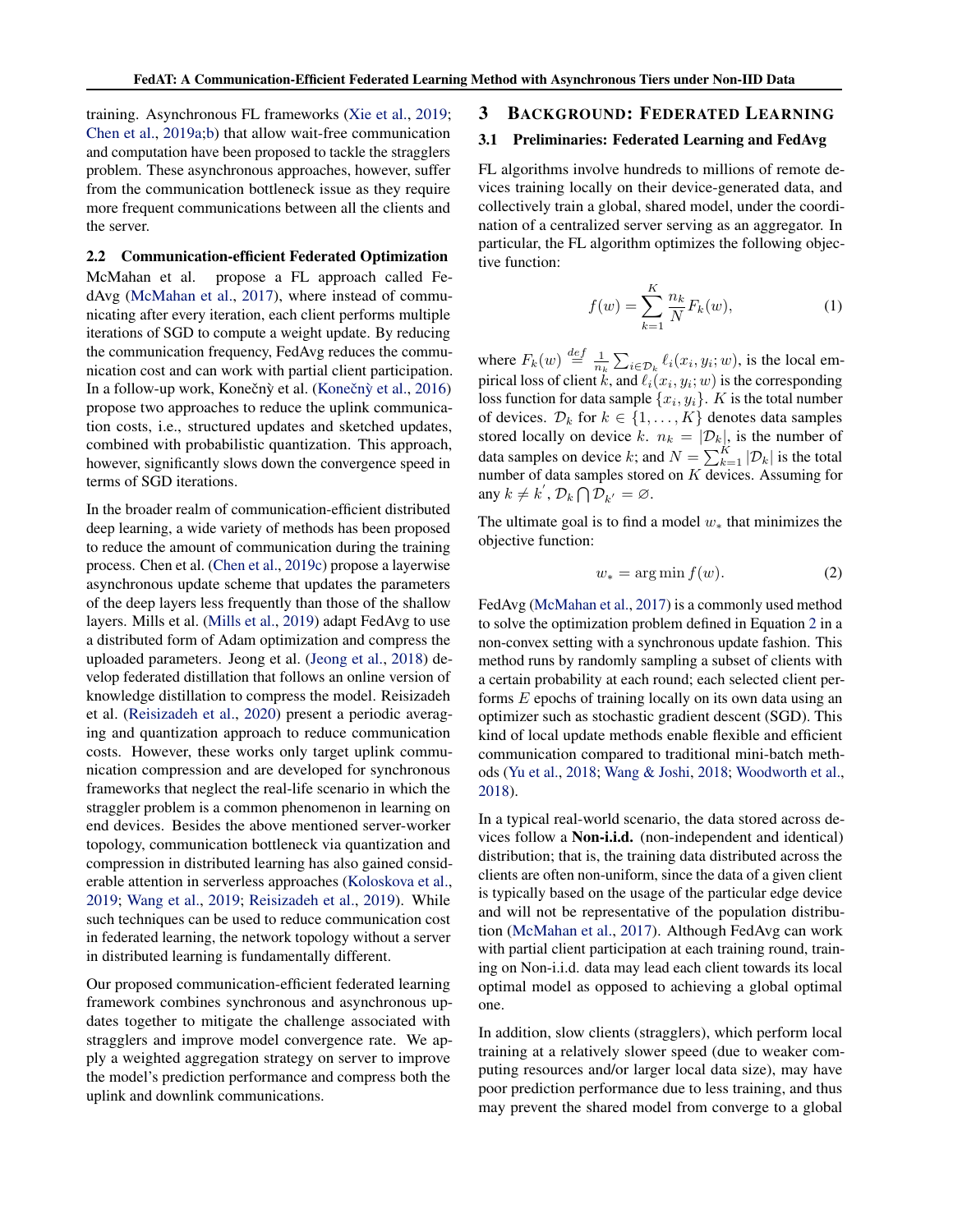<span id="page-3-0"></span>optimal solution. Therefore, solving Equation [2](#page-2-0) in this synchronous manner can implicitly introduce high variance in prediction performance given the existence of straggling clients. To better evaluate the robustness of FL training with stragglers, we define new metrics as a measure of the straggler tolerance level in a typical FL setup.

Definition 3.1. (*Robust training with straggling clients*). For two trained models  $w$  and  $w'$ , we say that model  $w$ is more robust against straggling clients than model  $w'$ , if (1) model  $w$  *converges faster* than model  $w'$ ; (2) the test accuracy of model w for the K clients,  $\{P_1, ..., P_K\}$ , exhibits *lower variance* than that of model  $w'$  for the same set of K clients (where  $P_c$  represents the test accuracy of the model w over the testing data for client  $c$ ), and (3) model  $w$  has better prediction performance than model  $w'$ .

As discussed in the previous sections, the existence of stragglers cause longer training times and prevent the model from converging to the optimal solution. The rational of using these three metrics, namely, convergence speed, accuracy variance, and prediction accuracy, as a means to quantify the robustness of a FL approach against stragglers, is that: (1) stragglers not only cause slow convergence speed, but also a loss in prediction performance, and (2) existing literature fail to comprehensively consider all these aspects [\(Chai](#page-10-0) [et al.,](#page-10-0) [2020;](#page-10-0) [Chen et al.,](#page-10-0) [2019c;](#page-10-0) [Jeong et al.,](#page-10-0) [2018;](#page-10-0) [Xie et al.,](#page-11-0) [2019;](#page-11-0) [Chen et al.,](#page-10-0) [2019a;b\)](#page-10-0).

## 4 FEDAT: FEDERATED LEARNING WITH ASYNCHRONOUS TIERS

FedAT consists of three main components: (1) a centralized server for global model synchronization; (2) a group of clients that are logically partitioned into different performance tiers; and (3) a tiering module that profiles clients' training performance and performs client tiering based on the response latency of each client.

We next illustrate the FL training process of FedAT (as depicted in Figure 1 and listed in Algorithm [1\)](#page-4-0). The tiering module profiles and partitions the involved clients into  $M$  tiers based on their response latencies:  $\{tier_1, tier_2, ..., tier_M\}$ , where  $tier_1$  is the fastest tier and  $tier_{M}$  is the slowest tier. The server maintains a list of  $M$ models,  $\{w_{tier_1}^t, ..., w_{tier_M}^t\}$ , one for each tier, reflecting the most updated view of per-tier local models, at a certain round  $t$ . Correspondingly, the server also maintains a global model  $w$  that gets asynchronously updated from  $M$  tiers.

Each tier performs synchronous update process, a fraction of clients  $(S)$  are selected randomly and compute the gradient of the loss on their local data, then send the compressed weights to the server for a synchronous and update the tier model on server.



Figure 1. Overview of FedAT.  $tier_1, ..., iter_M$  are M tiers, and  $w_{tier_1}^t, ..., w_{tier_M}^t$  are their according weights, respectively. deCom denotes the decompression process of clients' models in a certain tier on the server.

Figure 1 shows an example of the intra-tier synchronous and cross-tier asynchronous training process. At time  $t_1$ , the clients in  $tier_1$  quickly finish their local training, compress their trained models and send to the server. The server then performs the following steps: (1) decompresses the local models received from  $tier_1$ , (2) applies synchronous update to the received models of  $tier_1$  and get  $w_{tier_1}^{t_1}$  (highlighted in red color in Figure 1), and (3) aggregates the latest updates sent from all the tiers (including  $tier_1$ ) using a weighted average aggregation method (see [§4.1\)](#page-4-0), to generate a new global model  $w^{t_1}$ .

At time  $t_2$ , the last client of  $tier_2$  finishes its local training and sends the compressed model to the server. The server follows the same procedure as  $tier_1$  to get a new global model  $w^{t_2}$ . Then the server sends the latest global model  $w^{t_2}$  to the next ready tier (in this example  $tier_1$ ) and starts the next round. Note that a tier in FedAT directly interacts with the server to update the global model whenever it finishes a round of local training, thus forming an *asynchronous*, cross-tier process.

Since clients are partitioned into tiers based on their response latencies and the tiers asynchronously update the global mode, stragglers may not become a performance bottleneck that would otherwise slow down the global training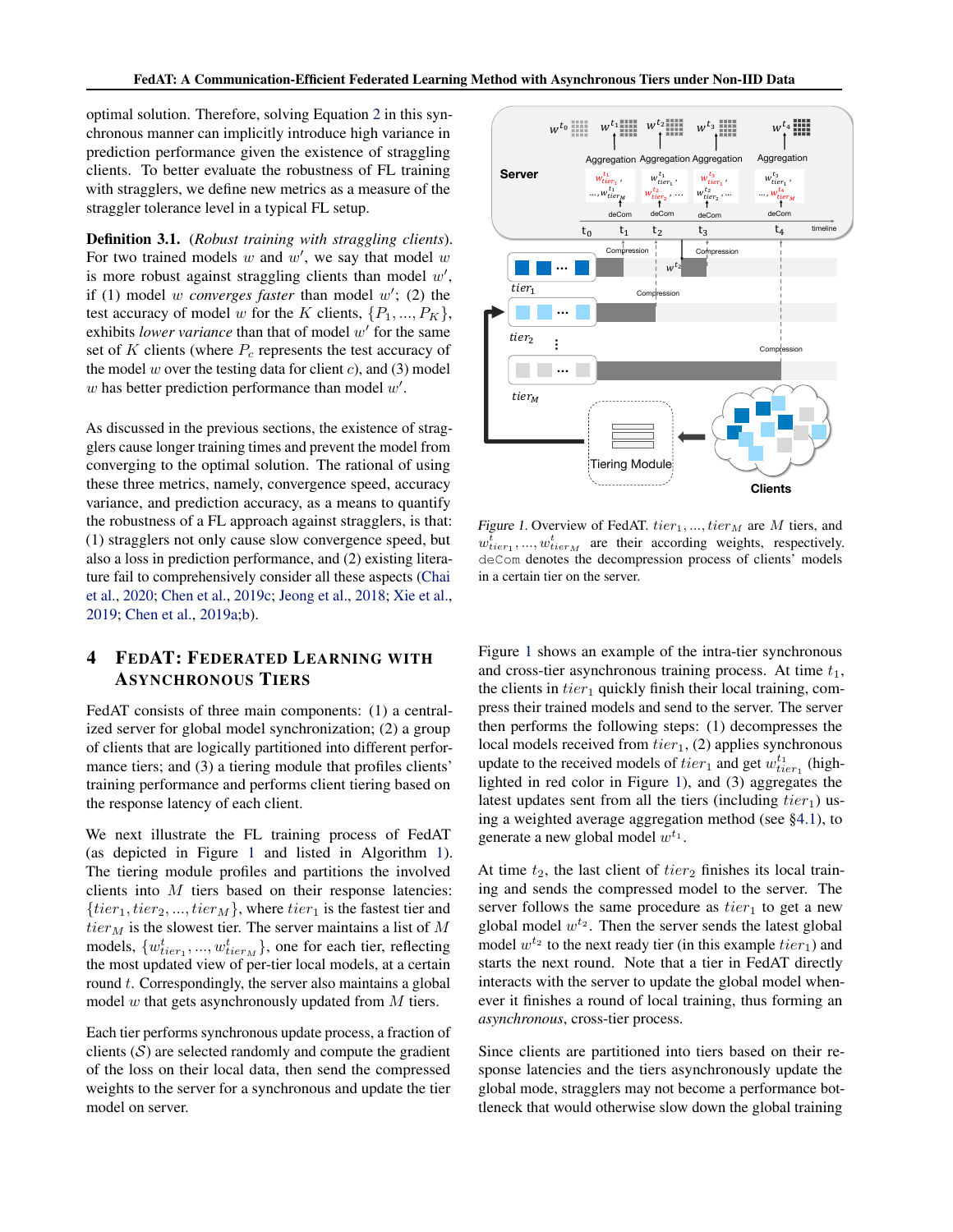<span id="page-4-0"></span>progress. However, as the server interacts more frequently with the faster tiers than with the relatively slower ones, this would inevitably lead to biases towards the faster tiers. To address this issue, we introduce a new objective onto the server-side optimization, which uses a weighted aggregation strategy to more fairly balance the mode updating processes from different tiers.

#### 4.1 Cross-Tier Weighted Aggregation

A straightforward idea to achieve unbiased, more balanced training is to assign relatively higher weights to slower tiers that update less frequently, so that the global model would not bias towards the faster tiers. To this end, FedAT uses a new cross-tier, weighted aggregation heuristic, which dynamically adjusts the relative weights assigned to each tier based on the number of times a tier has updated the global mode. The goal of the weighted aggregation heuristic is to help the global training converge faster.

Assuming there are M tiers, the number of updates from each tier till now is  $T_{tier_1}, T_{tier_2}, ..., T_{tier_M}$ , respectively, and the total number of updates from all the tiers till now is  $T_{tier_1} + T_{tier_2} + \ldots + T_{tier_M} = T$ , we define the objective function of FedAT as:

$$
f(w) = \sum_{m=1}^{M} \frac{T_{tier_{(M+1-m)}}}{T} f_{tier_m}(w),
$$
 (3)

where  $\frac{T_{tier_{(M+1-m)}}}{T}$  $\frac{M+1-m}{T}$  is the relative weight of  $tier_m$ , and  $\sum_{m=1}^{M} \frac{T_{tier_{(M+1-m)}}}{T} = 1$ . To understand the heuristic, a relatively slower tier with a tier number  $m$  would get assigned a relatively larger weight value,  $\frac{T_{tier_{(M+1-m)}}}{T}$  $\frac{M+1-m)}{T}$ , as  $M+1-m$ corresponds to a relatively faster tier,  $tier_{(M+1-m)}$ , whose historical updating frequency  $T_{tier_{(M+1-m)}}$  is expected to be higher. In this way, FedAT can dynamically steer and balance the global model training, avoid potential bias towards a subset of faster tiers, and effectively improve the convergence rate.

 $f_{tier_m}(w)$  is the weighted average of the models from the selected clients within  $tier_m$ . Assuming at round t, tier<sub>m</sub> happens to be in communication with the server, we have the update of  $f_{tier_m}(w)$  as follow:

$$
f_{tier_m}(w) = \sum_{k=1}^{|S_t|} \frac{n_k}{N_c} F_k(w),
$$
 (4)

where  $S_t$ ,  $|S_t|$ , and  $N_c$  denote a subset of randomly selected clients in  $tier_m$ , the number of selected clients in  $tier_m$ , and the total number of data samples in  $S_t$ , respectively.

#### 4.2 Training at Local Clients

As mentioned in [§3.1,](#page-2-0) for training with Non-i.i.d. data, frequent local updates may potentially cause the local models

Algorithm 1: FedAT's Training Process

**Input:**  $w_{tier_m}$ ,  $t$ ,  $T$  and  $T_{tier_m}$ .  $w_{tier_m}$  denotes the weights of Tier  $m$ .  $t$  represents the global round  $t$ .  $T$  is the maximum global rounds.  $T_{tier_m}$  is the number of updates of tier m **Server:** Initialize  $w_{tier_1}, w_{tier_2}...w_{tier_M}$  to  $w^{t_0}$ . Initialize  $t, T_{tier_1}...T_{tier_M}$  to 0 for *each tier*  $m \in M$  *in parallel* do while  $t < T$  do  $w =$ WeightedAver- $\mathbf{age}(w_{tier_1}, w_{tier_2}...w_{tier_M})$  $S_m$  = (random set of clients from tier m) for *each client*  $k \in S_m$  *in parallel* do  $n_k = |\mathcal{D}_k|$  $w_k^{t+1} = w_k^t - \eta \nabla h(w^t)$  $N_c = \sum_{k=1}^{\left|\mathcal{S}_m\right|} n_k$  $w_{tier_m} = \sum_{k=1}^{|\mathcal{S}_m|} \frac{n_k}{N_c} * w_k^{t+1}$ <br>  $T_{tier_m} = T_{tier_m} + 1$  $t = t + 1$ function  $\textbf{WeightedAverage}(w_{tier_1}, w_{tier_2}...w_{tier_M})$ if  $t == 0$  then return  $w^{t_0}$ else return  $\sum_{m=1}^{M}\frac{T_{tier_{(M+1-m)}}}{T}$  $\frac{w_{t+1-m}}{T} * w_{tier_m}$ 

to diverge due to the varying updating frequency of different tiers and the underlying data heterogeneity. We propose to add a constraint term to the local subproblem by restricting the local updates to be closer to the global model. Thus, instead of just minimizing the local function  $F_k$ , client k applies an update with the constraint using the following surrogate objective  $h_k$ :

$$
h_k(w_k) = F_k(w_k) + \frac{\lambda}{2} ||w_k - w||^2, \tag{5}
$$

where  $w_k$ , w are the local model of client k and server model, respectively. Then we will update (4) as:

$$
f_{tier_m}(w) = \sum_{k=1}^{|S_t|} \frac{n_k}{N_c} h_k(w_k)
$$
  
= 
$$
\sum_{k=1}^{|S_t|} \frac{n_k}{N_c} (F_k(w_k) + \frac{\lambda}{2} ||w_k - w||^2).
$$
 (6)

The constraint term addresses the issue of Non-i.i.d. by restricting the local updates to be closer to the global model. In the ideal situation, with  $\lambda = 0$ , and all clients share the same latency, thus we get one tier and FedAT becomes FedAvg. The approach of FedAT is detailed in Algorithm 1.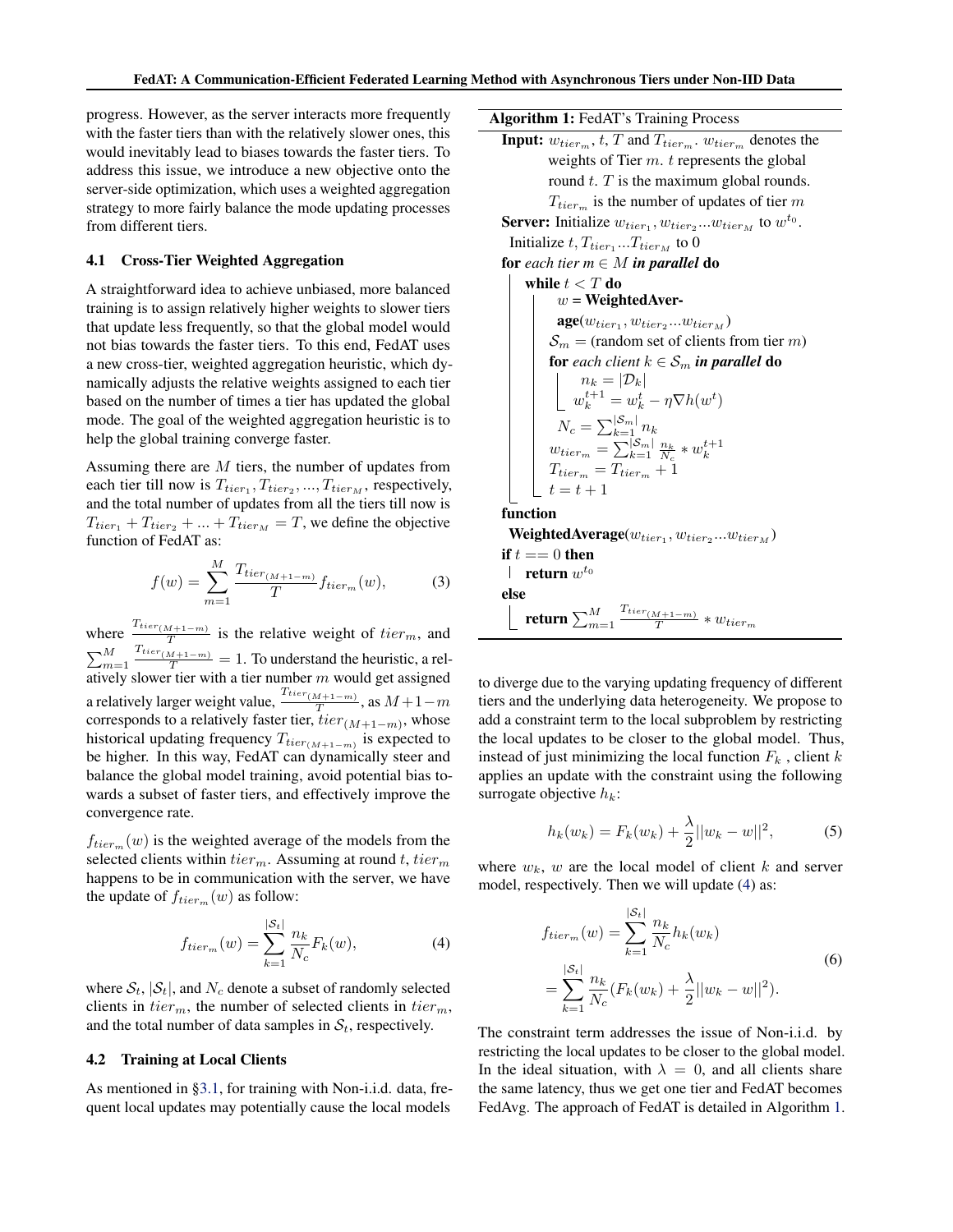#### <span id="page-5-0"></span>4.3 Compression, Marshalling, and Unmarshalling

Previous works on communication-efficient FL mentioned in [§2](#page-1-0) almost exclusively consider i.i.d. data distribution among the clients, which is not practical in real-world scenarios of FL, where the client data typically follows a Non-i.i.d. distribution [\(McMahan et al.,](#page-10-0) [2017\)](#page-10-0). As studied in [\(Sattler et al.,](#page-11-0) [2019a\)](#page-11-0), many compression methods [\(Bern](#page-10-0)[stein et al.,](#page-10-0) [2018;](#page-10-0) [Sattler et al.,](#page-11-0) [2019b\)](#page-11-0) suffer from slow convergence rates in the Non-i.i.d. cases. Non-i.i.d. often introduces divergence of model weights collected from resource-heterogeneous clients. Due to such divergence, lossy compression methods such as quantization and dequantization [\(Zhang et al.,](#page-11-0) [2020\)](#page-11-0) may inevitably lead to huge errors and global performance reducing. Furthermore, as asynchronous FL methods aggregate more frequently than synchronous FL methods, highly frequent updates drastically amplify such divergence, and result in a poor global performance. Therefore, with frequent communications in asynchronous FL approaches, it is crucial to select a compression technique that can efficiently reduce the communication cost while effectively guaranteeing a fast convergence to the optimal solution.

To this end, we design a simple yet effective compression scheme based on Encoded Polyline Algorithm<sup>2</sup> (or polyline encoding). Polyline encoding is a lossy compression algorithm that converts a rounded binary value into a series of character codes for ASCII characters using the base64 encoding scheme. It can be configured to maintain a configurable precision by rounding the value to a specified decimal place. More importantly, it can achieve a high compression ratio of up to  $3.5\times$  under the FL communication scenarios (we evaluate the effectiveness of compression in [§6.3\)](#page-8-0). FedAT compresses both the uplink and downlink communications. The process is as follow: (1) FedAT flattens (marshalling) the weights of each layer to get a list of decimal values. (2) Then, using polyline encoding, every decimal value in the list gets converted into a compressed ASCII string; along with the compressed weights, the dimensions of the weights of each layer is transmitted as well. (3) When the server/clients receive the compressed weights, a decompression process is performed, and then the decompressed weights are reshaped back (unmarshalling) to the original dimensions based on the dimension information received.

### 5 CONVERGENCE ANALYSIS

In this section, we show that FedAT converges to the global optimal solution for both strongly convex and non-convex functions on Non-i.i.d. data. First, we introduce some definitions and assumptions as follow.

**Definition 5.1.** (Smoothness) The function  $f$  has Lipschitz continuous gradients with constant  $L > 0$  (in other words, f is *L*-smooth) if  $\forall x_1, x_2$ ,

$$
f(x_1) - f(x_2) \le \langle \nabla f(x_2), x_1 - x_2 \rangle + \frac{L}{2} ||x_1 - x_2||^2. \tag{7}
$$

**Definition 5.2.** (Strong convexity) The function f is  $\mu$ *strongly convex* with  $\mu > 0$  if  $\forall x_1, x_2$ ,

$$
f(x_1) - f(x_2) \ge \langle \nabla f(x_2), x_1 - x_2 \rangle + \frac{\mu}{2} ||x_1 - x_2||^2. \tag{8}
$$

Definition 5.3 has been made by the work [\(Li et al.,](#page-10-0) [2018\)](#page-10-0).

**Definition 5.3.** ( $\gamma$ -inexactness) For a function  $h(w)$  =  $F(w) + \frac{\lambda}{2}||w - w_0||^2$ , and  $\gamma \in [0, 1]$ .  $w^*$  is a  $\gamma$ -inexact solution for  $\min_w h(w)$  if  $||\nabla h(w^*)|| \leq \gamma ||\nabla h(w_0)||$ , where  $\nabla h(w) = \nabla F(w) + \lambda (w - w_0).$ 

According to [\(Li et al.,](#page-10-0) [2020\)](#page-10-0), this definition aims to allow flexible performance of local clients in each communication round, such that each of the local objectives can be solved inexactly. The amount of local computation vs. communication can be tuned by adjusting the number of local iterations, i.e., more local iterations indicates more exact local solutions.

Further, we make the following assumptions on the objective functions:

Assumption 5.1. *The central objective* f(w) *is bounded, i.e.*, min  $f(w) = f(w_*) > -\infty$ 

Assumption 5.2. *The expected squared norm of stochastic gradients is uniformly bounded, i.e., there exists a scalar* G*, such that*  $\mathbb{E}||\nabla F(w^t)||^2 \leq G^2$ , all  $t = 0, ..., T - 1$ .

Assumption 5.3. With  $\bar{g}_t(w^t)$  ( $\bar{g}_t = \sum_{k=1}^m \frac{n_k}{N_c} \nabla h_k(w^t)$ ) *as the averaged gradients from certain tier with* m *clients,* there exists a scalar  $\sigma > 0$  such that  $\nabla f(w^t)^\top \mathbb{E}(\bar{g}_t(w^t)) \geq 0$  $\sigma ||\nabla f(w^t)||^2$ .

Assumption 5.1 is easy to satisfy as there exists a minimum value for the central objective  $f(w)$ . The conditions in Assumption 5.2 on the variance of stochastic gradients is customary. While this is a much weaker assumption compared to the one that uniformly bounds the expected norm of the stochastic gradient. Assumption 5.3 ensure that the gradient of local tier  $\bar{g}_t$  is an estimation of  $\nabla f(w^t)$ . And as  $\sigma = 1$ , we have  $\bar{g}_t$  as the unbiased estimation of  $\nabla f(w^t)$ .

To convey our proof clearly, we first introduce and prove certain useful lemmas.

**Lemma 5.1.** *With Definition* 5.3, the local functions  $h(\cdot)$ are  $\gamma$ -inexact. For aggregated tier model  $\bar{g}_t(w^t)$ , we have

$$
\mathbb{E}||\bar{g}_t(w^t)||^2 \le \gamma^2 G^2 c^2,\tag{9}
$$

*where* c *is the total number of clients within the given tier.*

<sup>2</sup>[https://developers.google.com/maps/](https://developers.google.com/maps/documentation/utilities/polylinealgorithm) [documentation/utilities/polylinealgorithm](https://developers.google.com/maps/documentation/utilities/polylinealgorithm)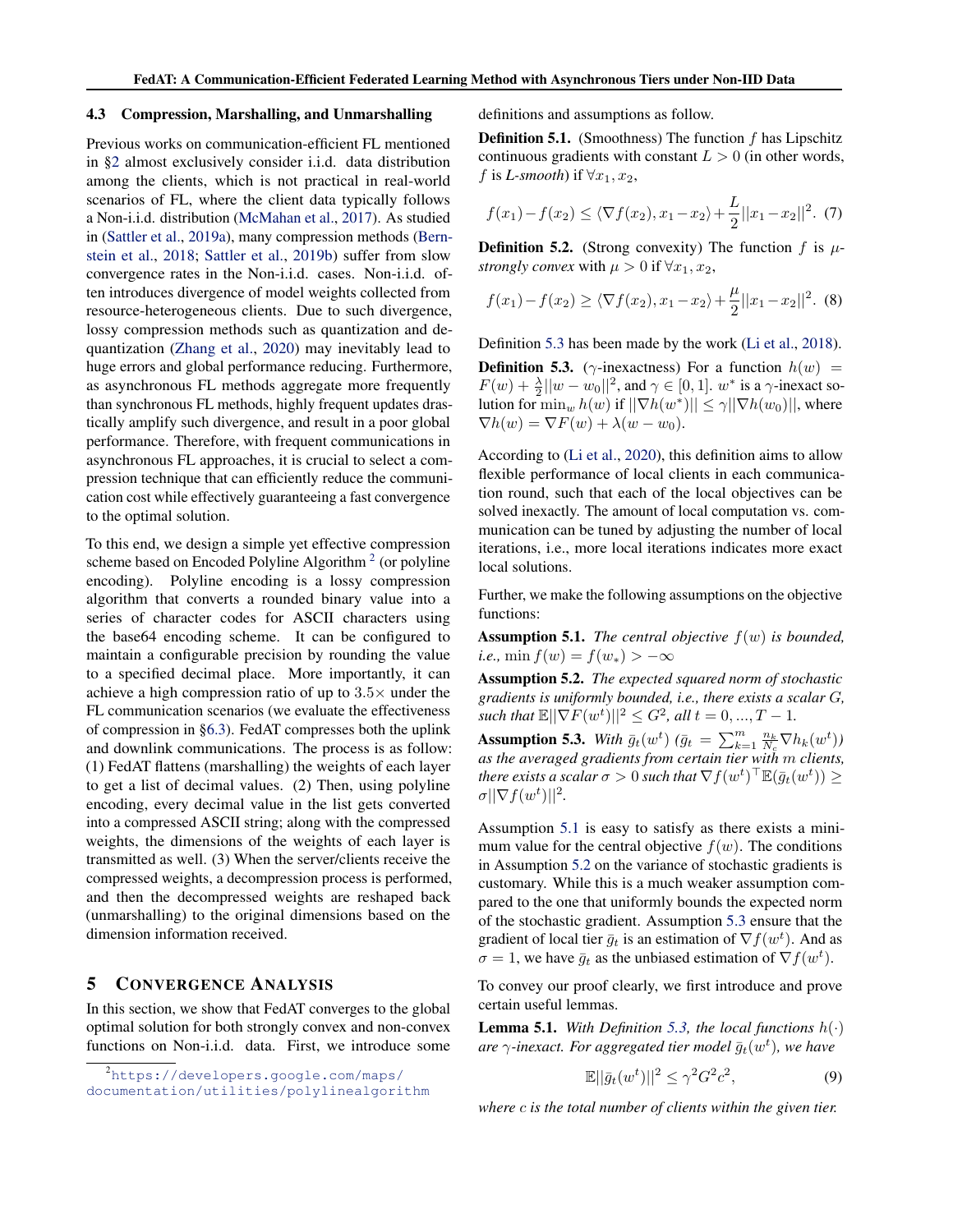<span id="page-6-0"></span>**Lemma 5.2.** If  $f(w)$  is  $\mu$ -strongly convex, then with Defini*tion [5.2,](#page-5-0) we have:*

$$
2\mu(f(w^t) - f(w_*)) \le ||\nabla f(w^t)||^2.
$$
 (10)

We show that the averaged model of local tier is bounded in Lemma [5.1.](#page-5-0) The detailed proof is in Appendix [A.1.](#page-12-0) While the proof of Lemma [5.2](#page-5-0) is supported by the literature [\(Nesterov,](#page-10-0) [2013;](#page-10-0) [Bottou et al.,](#page-10-0) [2018\)](#page-10-0), we also provide a detailed proof in Appendix [A.2.](#page-12-0)

Theorem 5.1. *Suppose that the central objective function*  $f(w)$  is L-smooth and  $\mu$ -strongly convex. The local func*tions* h(·) *are* γ*-inexact. Let Assumption [5.2](#page-5-0) and Assumption [5.3](#page-5-0) hold. After* T *global updates on the server, FedAT converges to a global optimum* w∗*:*

$$
\mathbb{E}[f(w^T) - f(w_*)]
$$
  
=  $(1 - 2\mu B\eta\sigma)^T (f(w^0) - f(w_*)) + \frac{L}{2}\eta^2\gamma^2 B^2 G^2 c^2,$  (11)

where  $c$  is the total number of clients within one tier, and  $B = \frac{T_{tier_{(M+1-m)}}}{T} \leq 1.$ 

We direct the reader to Appendix [A.3](#page-13-0) for a detailed proof. The convergence bound in Theorem 5.1 depends on local constrain  $\mu$ , weighted parameter B and learning rate  $\eta$ . Note that  $B$  varies in each global iteration because the update number of each tier changes at every global iteration. A also varies due to the data heterogeneity of each tier.

Theorem 5.2. *Suppose that the central objective function* f(w) *is L-smooth and non-convex. The local functions* h(·) *are* γ*-inexact. Let Assumption [5.1,](#page-5-0)Assumption [5.2](#page-5-0) and Assumption [5.3](#page-5-0) hold, then after* T *global updates we have:*

$$
\sum_{t=0}^{T-1} B\mathbb{E}[||\nabla f(w_t)||^2]
$$
\n
$$
\leq \frac{f(w^0) - f(w_*)}{\eta \sigma} + \frac{L}{2\sigma} T^2 \eta \gamma^2 B G^2 c^2,
$$
\n(12)

where  $c$  is the total number of clients within one tier, and  $B = \frac{T_{tier_{(M+1-m)}}}{T} \leq 1.$ 

### 6 EVALUATION

#### 6.1 Experimental Setting

Federated Datasets. We evaluate FedAT using three different real-world federated datasets on both the convex and non-convex models described as follows:

• CIFAR-10: We train a convolutional neural network (CNN) on the 10-class CIFAR-10 [\(Krizhevsky et al.,](#page-10-0) [2009\)](#page-10-0) dataset. The network architecture includes three convolutional layers, each with 32, 64 and 64 filters, followed by two fully connected layers with units of 64 and 10. We partition the dataset into 100 clients and follow the same Non-i.i.d. setting of CIFAR-10 as [\(McMahan et al.,](#page-10-0) [2017\)](#page-10-0).

- Fashion-MNIST: We use a 10-class Fashion-MNIST dataset [\(Xiao et al.,](#page-11-0) [2017\)](#page-11-0) to train an image classification model with the same mode structure, number of clients and Non-i.i.d. setting as CIFAR-10. The input of the model is a flattened 784-dimensional ( $28 \times 28$ ) image, and the output is a class label between 0 and 9, with each label corresponding to one cloth type.
- Sentiment140: In order to evaluate the model performance under a convex setting, we train a logistic regression model on a text sentiment analysis task on tweets from the Sentiment140 [\(Go et al.,](#page-10-0) [2009\)](#page-10-0) dataset. Each twitter account corresponds to a client.

FL Methods. We compare FedAT against three synchronous and asynchronous FL methods:

- FedAvg [\(McMahan et al.,](#page-10-0) [2017\)](#page-10-0): A baseline synchronous FL method proposed by McMahan et al.
- TiFL [\(Chai et al.,](#page-10-0) [2020\)](#page-10-0): A synchronous FL method that partitions training clients into different tiers based on their responding latency. TiFL's server uses the same aggregation method as that of FedAvg.
- FedAsync [\(Xie et al.,](#page-11-0) [2019\)](#page-11-0): A baseline asynchronous FL method using weighted averaging to update the server model.

Implementation and Setup. We have implemented FedAT and the comparison methods all in TensorFlow [\(Abadi et al.,](#page-10-0) [2016\)](#page-10-0). We simulate a FL setup using a 192-core Chameleon Cloud cluster, which consists of three bare-metal machines, each equipped with a 64-core Intel<sup>®</sup> Xeon<sup>®</sup> Gold 6242 CPU, and 192 GB main memory. We deploy the FL server exclusively on one machine, and all clients on the rest two, where each client gets assigned one CPU core. We evaluate 100 clients in most tests, unless otherwise specified. FedAT is configured to use Precision 4 as the precision of the compressor ([§6.3.2\)](#page-9-0) throughout the evaluation.

Hyperparameters. We randomly split each client's local data into an 80% training set and a 20% testing set. For intra-tier synchronous training, we adopt the same sampling scheme as FedAvg: sampling clients (within a particular tier) randomly at each round. We use Adam [\(Kingma &](#page-10-0) [Ba,](#page-10-0) [2014\)](#page-10-0) as the local solver and set the local constrain parameter  $\lambda$  as 0.4. For each dataset, we tune the learning rate on FedAvg (*local epoch*  $E = 3$ , *batch size* = 10) and use the same learning rate for all the four FL methods on that dataset. We set the number of randomly selected clients as 10 for FedAvg, TiFL and FedAT on all datasets.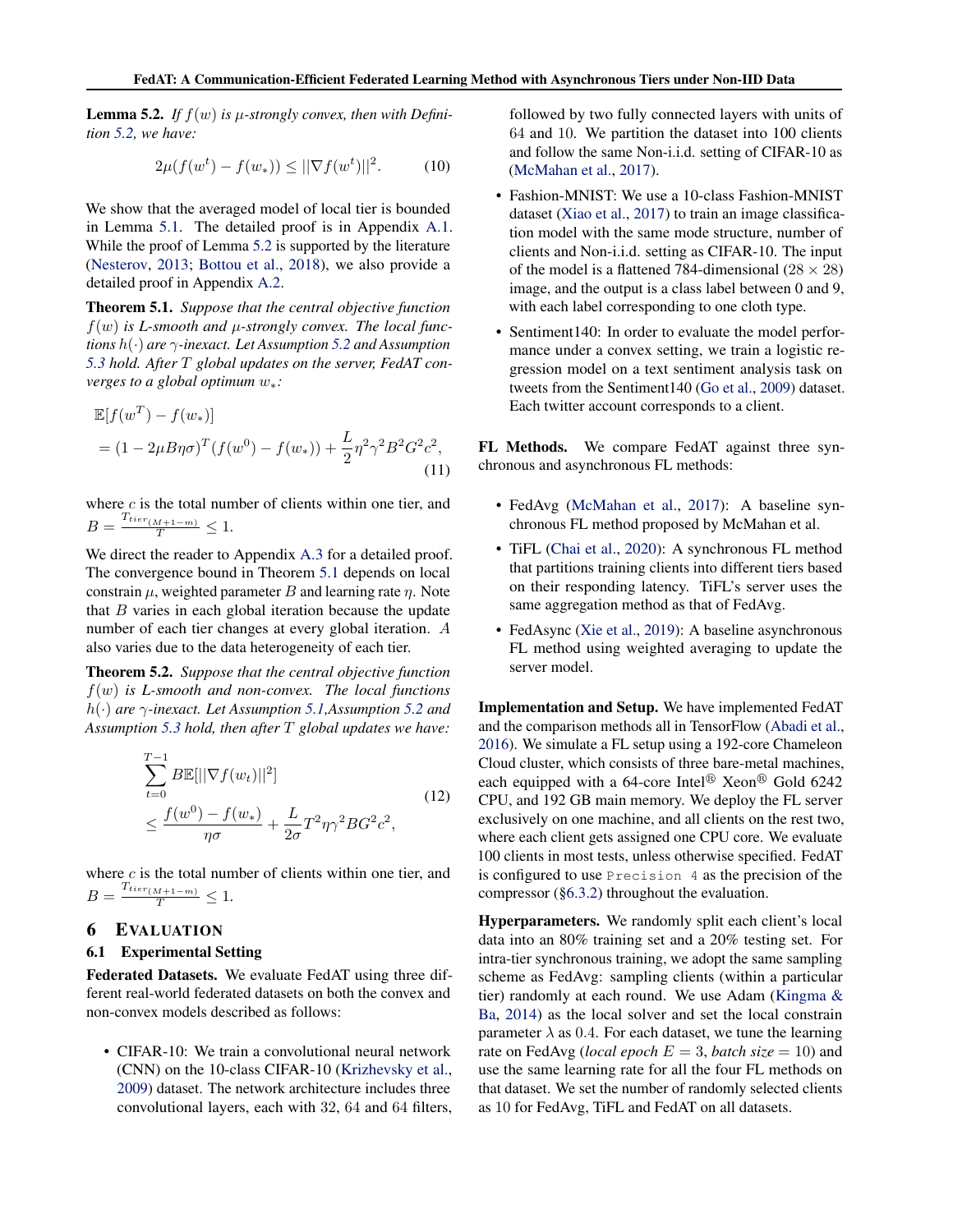<span id="page-7-0"></span>Table 1. Comparison of prediction performance and variance to baseline approaches. #class indicates the number of labels (i.e., classes) each client has. The Accuracy columns show the best prediction accuracy that each FL approach reaches after each model converges. The Norm.Var. columns show the average variance of test accuracy among all clients, normalized to that of FedAT. We show FedAT's absolute variance values ( $\text{Abs.Var.}$ ). We show the absolute values for FedAT's accuracy variance. impr. (a) and impr. (b) are the accuracy improvement of FedAT compared with the best and worst baseline FL method, respectively. The best performance results are highlighted in bold font.

|                     |          | FedAvg     |          | TiFL       |          | FedAsync   |          | FedAT        |          |           |
|---------------------|----------|------------|----------|------------|----------|------------|----------|--------------|----------|-----------|
| Dataset (#class)    | Accuracy | Norm. Var. | Accuracy | Norm. Var. | Accuracy | Norm. Var. | Accuracy | Abs. Var.    | impr(a)  | impr(b)   |
| $CIFAR-10$ (#2)     | 0.547    |            | 0.527    | 1.26       | 0.480    | 2          | 0.591    | 0.0042       | 7.44%    | 18.78%    |
| $CIFAR-10$ (#4)     | 0.628    | 5.07       | 0.615    | 2.79       | 0.541    | 3.93       | 0.633    | 0.0014       | $0.79\%$ | 14.53%    |
| $CIFAR-10$ (#6)     | 0.654    | 4.33       | 0.654    | 1.33       | 0.531    | 2.08       | 0.673    | 0.0012       | 2.82%    | 21.09%    |
| $CIFAR-10$ (#8)     | 0.667    | 3.1        | 0.655    | 1.3        | 0.561    | 1.54       | 0.681    | 0.0010       | 2.05%    | 17.62%    |
| $CIFAR-10$ (i.i.d.) | 0.686    | 4.23       | 0.685    | 2.12       | 0.567    | 2.69       | 0.701    | 0.00052      | 2.13%    | $19.11\%$ |
| Fashion-MNIST (#2)  | 0.842    | 1.86       | 0.859    | 1.29       | 0.795    | 2          | 0.873    | 0.007        | $1.60\%$ | 8.93%     |
| Sentiment140        | 0.741    | 3.72       | 0.739    | 2.75       | 0.740    | 5.69       | 0.748    | $2.67e^{-5}$ | 0.93%    | 1.20%     |



Figure 2. Performance comparison of different FL methods on 2-class Non-i.i.d. CIFAR10, Fashion-MNIST, and Sentiment140 datasets. Above (test accuracy timeline curves): The results are average-smoothed for every 40 global rounds. Bottom (bar charts): the time it takes for each evaluated FL methods to reach a target accuracy of  $N\%$  as specified in the X-axis' labels. (Note that FedAsync is not able to reach the target accuracy for Cifar10 and FMnist, thus is omitted.)

Simulating Different Performance Tiers. We add random delays to the computations conducted by clients to simulate different levels of straggler effects that could be potentially caused by weaker computing powers and intermittent network connections in a real-world FL setup. We first evenly divide all the clients into 5 parts, then randomly assign delays of 0s, 0 ∼ 5s, 6 ∼ 10s, 11 ∼ 15s and 20 ∼ 30s to the clients in each part at every round, respectively. Each part is called one *tier*. To guarantee fair comparison, each client, once selected, would follow a fixed, pseudo-random mini-batch schedule. The same strategy is applied to all the FL methods that we test (including FedAT's intra-tier synchronous training). Furthermore, to simulate unstable network connections, for all the tests that we run, we randomly select 10 "unstable" clients, which would drop out at any time during the training process. Once the client drops out, it will not come back and rejoin the training process again.

#### 6.2 Prediction Performance

Table 1 presents the results of the prediction performance and the variance of the test accuracy on all the datasets. We report the best test accuracy after each training process converges within a global iteration budget. For the 2-class CIFAR10 dataset, FedAT outperforms the best baseline FL method, FedAvg, by 7.44%, and the worst baseline method, FedAsync, by 18.78%. Using the same tiering scheme as TiFL, FedAT achieves consistently higher accuracy than TiFL for all the experiments. This is because: (1) the local constraint forces local models to be closer to the server model, and (2) FedAT's new weighted aggregation heuristic can more effectively engage the straggling clients from the slower tiers, leading to better prediction performance (we evaluate the effectiveness of our weighted aggregation method in [§6.4\)](#page-9-0). FedAvg has the closest prediction performance as TiFL, because they both follow the same synchronous updating strategy. FedAsync, on the other hand, performs the worst, as it simply aggregates weights from one client at a round and has no effective way to deal with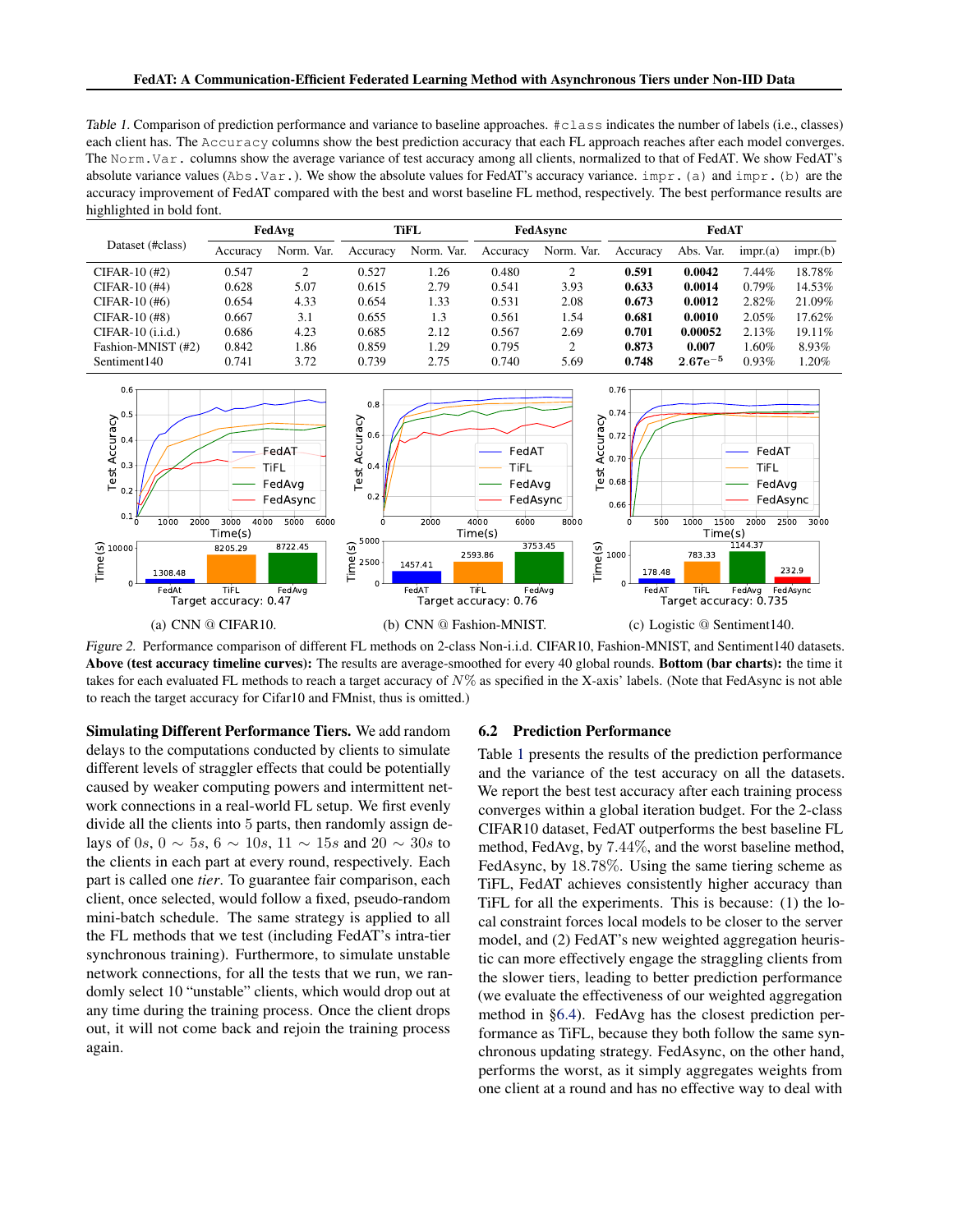<span id="page-8-0"></span>

Figure 3. Convergence speed comparison on CIFAR10 over different level of Non-i.i.d-ness. The results are average-smoothed for every 40 global rounds.

Table 2. The total amounts of data (MB) transferred between clients and the server in order to achieve the target accuracy on all datasets with 2-class Non-i.i.d. case. - means that the FL method is not able to achieve the accuracy target within the iteration budget. The best results are highlighted in bold font.

| Method   | CIFAR10                | <b>FMNIST</b>          | Sentiment <sub>140</sub> |
|----------|------------------------|------------------------|--------------------------|
|          | $(\text{acc.} = 0.50)$ | $(\text{acc.} = 0.79)$ | $(\text{acc.} = 0.73)$   |
| FedAvg   | 1828.54/               | 1048.257               | 16.71/                   |
|          | 1827.96                | 1048.56                | 16.78                    |
| TiFL     | 2140.71/               | 1041.98 /              | 17.20/                   |
|          | 2139.19                | 1041.53                | 17.25                    |
| FedAsync | $-1$                   | 9895.53/<br>9898.54    | 82.27/<br>82.24          |
| FedAT    | 1675.82/               | 1041.54 /              | 16.41/                   |
|          | 1671.43                | 1041.52                | 16.39                    |

stragglers. The performance difference can also be clearly noticed from the convergence timeline graphs shown in Figure [2.](#page-7-0) FedAT converges faster towards the optimal solution than all other three compared methods on both the non-convex and convex objectives.

#### *6.2.1 Impact of Non-i.i.d. Level*

The models' convergence behaviors are sensitive to the degree of Non-i.i.d. of the data distribution across clients. Table [1](#page-7-0) shows that, for the CIFAR10 dataset, the test accuracy increases as the degree of Non-i.i.d. decreases (i.e., the number of classes per client increases); accordingly, the variance of the test accuracy decreases as the degree of Noni.i.d. decreases (i.e., the data is more evenly shuffled and each client covers all the classes). Figure [2\(](#page-7-0)a) (the timeline charts above) and 3 together show a sensitivity analysis of the convergence rate as a function of the Non-i.i.d. (from two classes per client, to 8 classes per client, to the i.i.d. case), on the CIFAR10 dataset. We observe that FedAT outperforms all the other three FL methods with higher prediction performance across all different Non-i.i.d. levels. The most distinct performance gap between FedAT and the other FL methods can be observed in the 2-class Non-i.i.d. case, where each individual client holds only 2 classes of data. Notably, FedAT improves the prediction performance by as much as 8.04% compared to FedAvg.

#### *6.2.2 Robustness to Stragglers*

As defined in in Definition [3.1,](#page-3-0) the robustness of a FL method against stragglers can be quantified using the variance on the prediction performance and the convergence speed. Table [1](#page-7-0) shows that FedAT has consistently the lowest accuracy variance across all experiments. FedAvg observes significantly higher accuracy variance, which are  $1.86 - 5.07 \times$  higher than that of FedAT. This is due to the compound effect of both synchronous training and stragglers – synchronous training determines that during each round only a subset of clients can get involved to contribute to the global training, while the straggling clients are more likely to have a less accurate model when they next get selected (since they receive less training) by the server for training, thus causing huge accuracy fluctuation of the global model.

The bar charts in Figure [2](#page-7-0) presents a comparison of the training time it takes for each FL method to achieve a target test accuracy. For example, as shown in Figure [2\(](#page-7-0)a) (bar chart at bottom), to reach an accuracy of 47% for the CI-FAR10 CNN model, TiFL and FedAvg spend  $5.27\times$  and  $5.67\times$  longer time than FedAT. Fashion-MNIST show a similar trend. For Sentiment140, FedAvg, TiFL and FedAsync take  $1.3 \times 0.4.38 \times$  and  $6.41 \times$  longer time than FedAT, respectively.

#### 6.3 Communication Efficiency

#### *6.3.1 Communication Cost*

We next evaluate the network communication cost of FedAT in terms of the amounts of data transferred via network. Table 2 shows the amounts of data transferred between the clients and the server (i.e., counting both model uploading and downloading) in order to achieve the target accuracy. FedAsync incurs the highest communication cost – about  $9.5\times$  of FedAT, or is not able to reach the target prediction performance. This confirms that severe communication bottleneck problem exists in asynchronous FL methods, where the server simply communicates with all the clients. FedAvg and TiFL have similar communication cost as they both use the same synchronous updating mechanism. FedAT incurs the lowest communication cost with compression technique and the proposed weighted aggregation on server.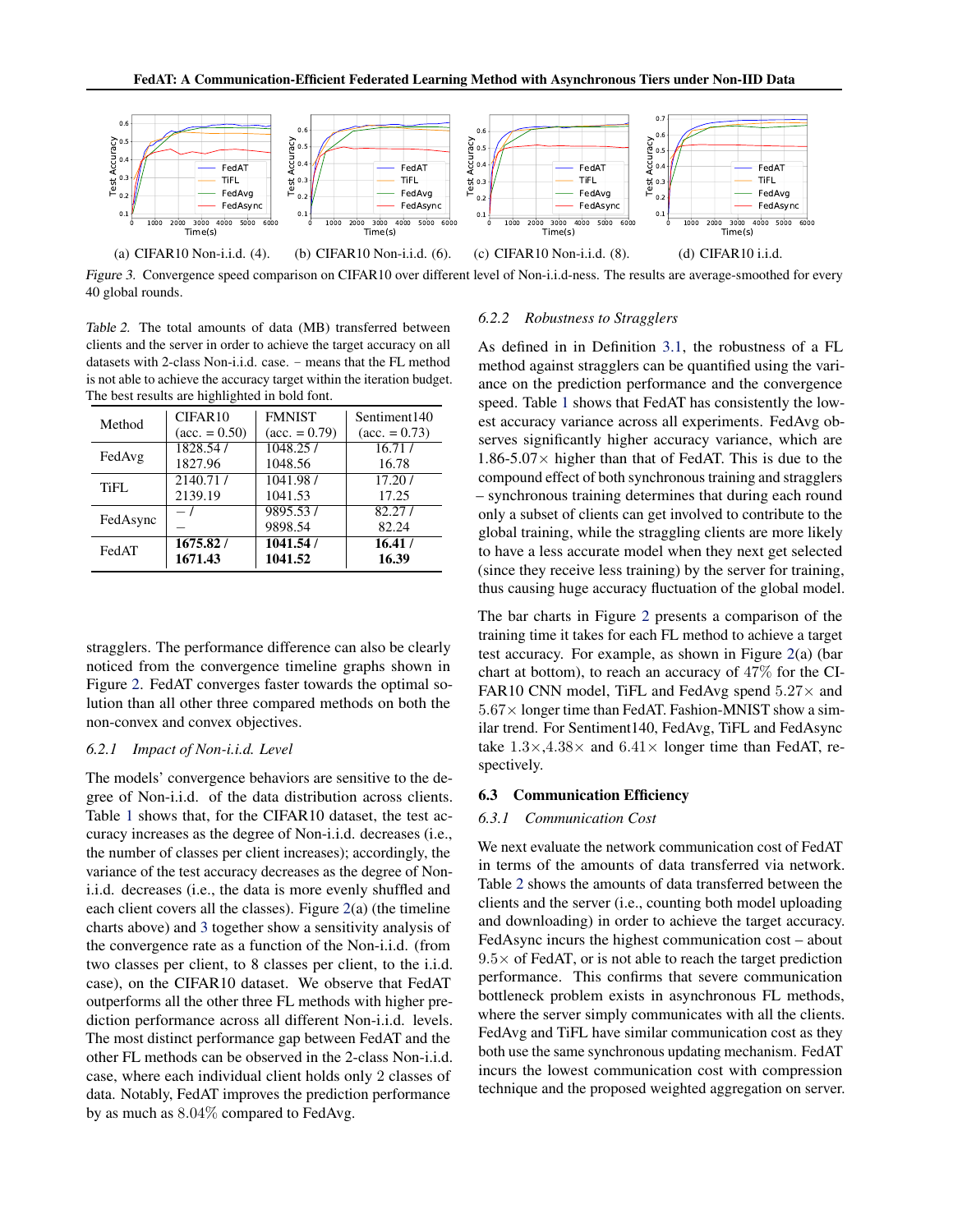<span id="page-9-0"></span>

Figure 4. Test accuracy as a function of the cumulative amounts of data uploaded from the clients to the server for 2-class Non-i.i.d. datasets. The performance curves are average-smoothed for every 40 global rounds. The X-axis is in log-scale.



(a) Test accuracy. (b) Uploaded data vs. accuracy.

Figure 5. Impact of FedAT's compression precision on the prediction performance and the communication cost, for the CIFAR10 Non-i.i.d. 2-class dataset. All results are plotted with the average of every 40 global rounds.

Figure 4 further compares the uploaded bytes (from clients to the server) needed to reach a certain test accuracy. To achieve a relatively higher accuracy, FedAT needs fewer bytes than all the other three FL methods. More importantly, to achieve the same prediction performance for the CIFAR10 2-class Non-i.i.d. dataset, FedAT requires up to  $1.28\times$  less data uploaded to the server, again demonstrating the efficiency and effectiveness of the model compression method used by FedAT.

#### *6.3.2 The Accuracy vs. Communication-Cost Tradeoff*

Next, we explore the accuracy vs. communication-cost tradeoff by varying the precision of FedAT's compressor. Precision 3 (i.e., a precision of three decimal places) leads to the worst prediction performance, as shown in Figure 5. This is because compressing the model by keeping only three digits after the decimal loses much information that is needed to converge the model; as a result, more training rounds, and more data communication, are needed in order to achieve a desirable accuracy. Precision 4 is robust enough to strike a balance between the prediction performance and communication efficiency. Precision 4 approaches the optimal accuracy achieved when no compression is used (Figure  $5(a)$ ), while effectively reducing the amount of data uploaded by 36.41% and 67.3% (given the same target accuracy of 50%) compared to Precision 6 and No Compression, respectively (Figure 5(b)). FedAT achieves a compression ratio (i.e., the ratio of the data size



Figure 6. Comparison of FedAT's weighted aggregation heuristic vs. a uniform baseline approach that assign uniform weights when aggregating the models from different tiers.

after compression and before compression) up to  $3.5\times$  overall. FedAT is configured to use Precision 4 as the default compression configuration in all the other experiments.

### 6.4 Effectiveness of Weighted Aggregation

Finally, we validate the effectiveness of our weighted aggregation heuristic. Weighted aggregation assigns more weight to the tiers that participate in the global training less frequently to prevent training bias towards the faster tiers. As shown in Figure 6, the weighted aggregation heuristic improves the best test accuracy by 1.39% to 4.05%, compared to the baseline case, for the three datasets, demonstrating the effectiveness of the proposed approach.

### 7 CONCLUSION

We have presented FedAT, a new FL method that maximizes the prediction performance and minimizes the communication cost using a tiered, hybrid synchronous-asynchronous training model. FedAT cohesively synthesizes the following modules: (1) a tiering strategy to handle stragglers; (2) an asynchronous scheme to update the global model among tiers for enhanced prediction performance; (3) a novel, weighted aggregation heuristic that the FL server uses to balance the model parameters from heterogeneous, straggling tiers; and (4) a polyline-encoding-based compression algorithm to minimize the communication cost. We have provided rigorous theoretical analysis for our proposed method for two general classes of convex and non-convex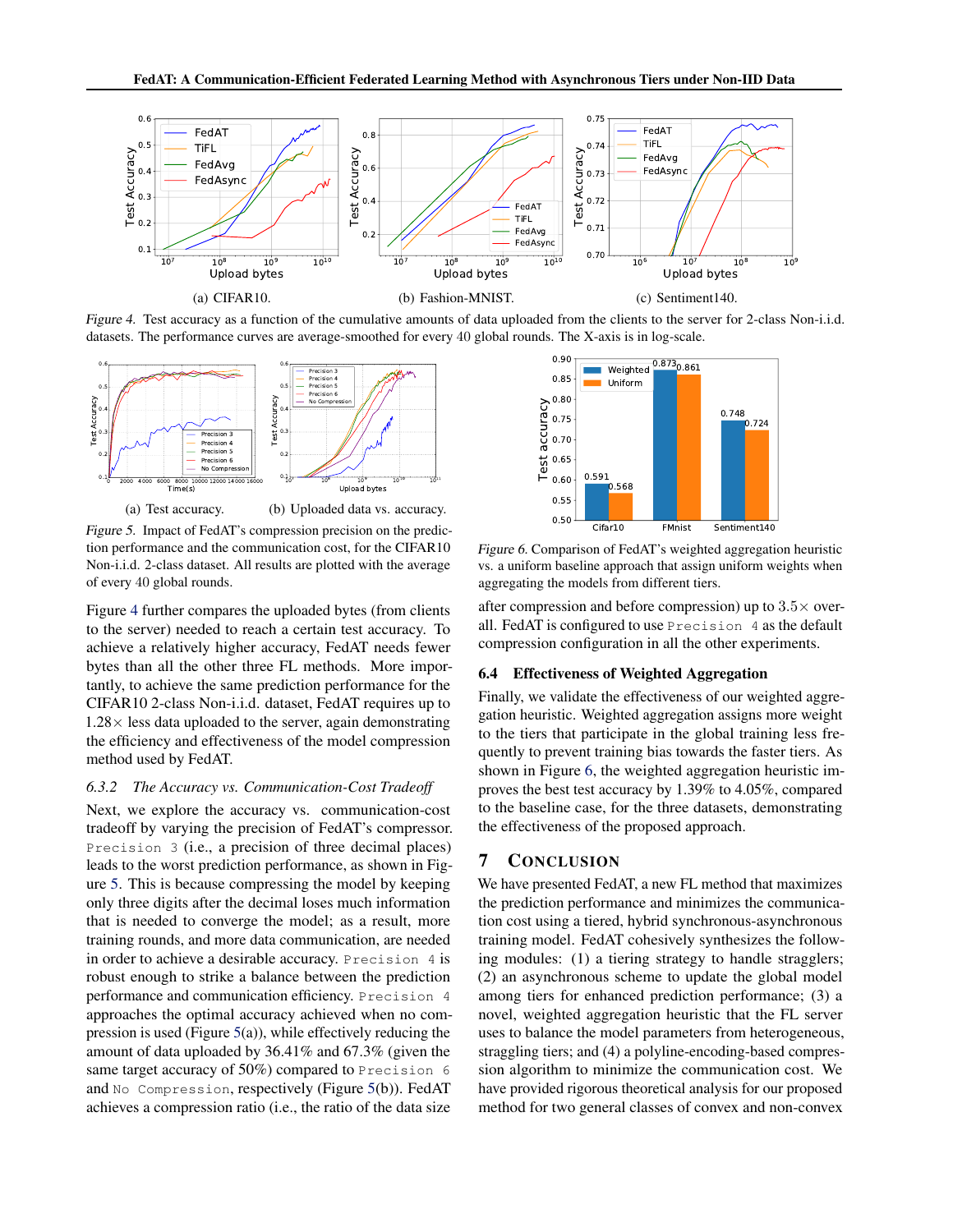<span id="page-10-0"></span>losses. We show that FedAT has provable performance guarantee. Our empirical evaluation has validated our theoretical analysis, and demonstrates that FedAT achieves the highest prediction performance, converges the fastest, and is communication-efficient, compared to state-of-the-art FL methods.

### **REFERENCES**

- Abadi, M., Barham, P., Chen, J., Chen, Z., Davis, A., Dean, J., Devin, M., Ghemawat, S., Irving, G., Isard, M., et al. Tensorflow: A system for large-scale machine learning. In *12th* {*USENIX*} *symposium on operating systems design and implementation (*{*OSDI*} *16)*, pp. 265–283, 2016.
- Bernstein, J., Wang, Y.-X., Azizzadenesheli, K., and Anandkumar, A. signsgd: Compressed optimisation for nonconvex problems. *arXiv preprint arXiv:1802.04434*, 2018.
- Bottou, L., Curtis, F. E., and Nocedal, J. Optimization methods for large-scale machine learning. *Siam Review*, 60(2):223–311, 2018.
- Chai, Z., Ali, A., Zawad, S., Truex, S., Anwar, A., Baracaldo, N., Zhou, Y., Ludwig, H., Yan, F., and Cheng, Y. Tifl: A tier-based federated learning system. In *Proceedings of the 29th International Symposium on High-Performance Parallel and Distributed Computing (HPDC)*, pp. 125–136, 2020. ISBN 9781450370523.
- Chen, M., Mao, B., and Ma, T. Efficient and robust asynchronous federated learning with stragglers. In *Submitted to International Conference on Learning Representations*, 2019a.
- Chen, Y., Ning, Y., and Rangwala, H. Asynchronous online federated learning for edge devices. *arXiv preprint arXiv:1911.02134*, 2019b.
- Chen, Y., Sun, X., and Jin, Y. Communication-efficient federated deep learning with layerwise asynchronous model update and temporally weighted aggregation. *IEEE Transactions on Neural Networks and Learning Systems*, 2019c.
- Go, A., Bhayani, R., and Huang, L. Twitter sentiment classification using distant supervision. *CS224N project report, Stanford*, 1(12):2009, 2009.
- Goodfellow, I. J., Mirza, M., Xiao, D., Courville, A., and Bengio, Y. An empirical investigation of catastrophic forgetting in gradient-based neural networks. *arXiv preprint arXiv:1312.6211*, 2013.
- Jeong, E., Oh, S., Kim, H., Park, J., Bennis, M., and Kim, S.- L. Communication-efficient on-device machine learning:

Federated distillation and augmentation under non-iid private data. *arXiv preprint arXiv:1811.11479*, 2018.

- Kingma, D. P. and Ba, J. Adam: A method for stochastic optimization. *arXiv preprint arXiv:1412.6980*, 2014.
- Koloskova, A., Stich, S. U., and Jaggi, M. Decentralized stochastic optimization and gossip algorithms with compressed communication. *arXiv preprint arXiv:1902.00340*, 2019.
- Konečný, J., McMahan, H. B., Yu, F. X., Richtárik, P., Suresh, A. T., and Bacon, D. Federated learning: Strategies for improving communication efficiency. *arXiv preprint arXiv:1610.05492*, 2016.
- Krizhevsky, A., Hinton, G., et al. Learning multiple layers of features from tiny images. 2009.
- Li, T., Sahu, A. K., Zaheer, M., Sanjabi, M., Talwalkar, A., and Smith, V. Federated optimization in heterogeneous networks. *arXiv preprint arXiv:1812.06127*, 2018.
- Li, T., Sanjabi, M., Beirami, A., and Smith, V. Fair resource allocation in federated learning. In *International Conference on Learning Representations*, 2019a.
- Li, T., Sahu, A. K., Talwalkar, A., and Smith, V. Federated learning: Challenges, methods, and future directions. *IEEE Signal Processing Magazine*, 37(3):50–60, 2020.
- Li, X., Huang, K., Yang, W., Wang, S., and Zhang, Z. On the convergence of fedavg on non-iid data. In *International Conference on Learning Representations*, 2019b.
- McMahan, B., Moore, E., Ramage, D., Hampson, S., and y Arcas, B. A. Communication-efficient learning of deep networks from decentralized data. In *Artificial Intelligence and Statistics*, pp. 1273–1282, 2017.
- Mills, J., Hu, J., and Min, G. Communication-efficient federated learning for wireless edge intelligence in iot. *IEEE Internet of Things Journal*, 2019.
- Nesterov, Y. *Introductory lectures on convex optimization: A basic course*, volume 87. Springer Science & Business Media, 2013.
- Nishio, T. and Yonetani, R. Client selection for federated learning with heterogeneous resources in mobile edge. In *ICC 2019-2019 IEEE International Conference on Communications (ICC)*, pp. 1–7. IEEE, 2019.
- O'herrin, J. K., Fost, N., and Kudsk, K. A. Health insurance portability accountability act (hipaa) regulations: effect on medical record research. *Annals of surgery*, 239(6): 772, 2004.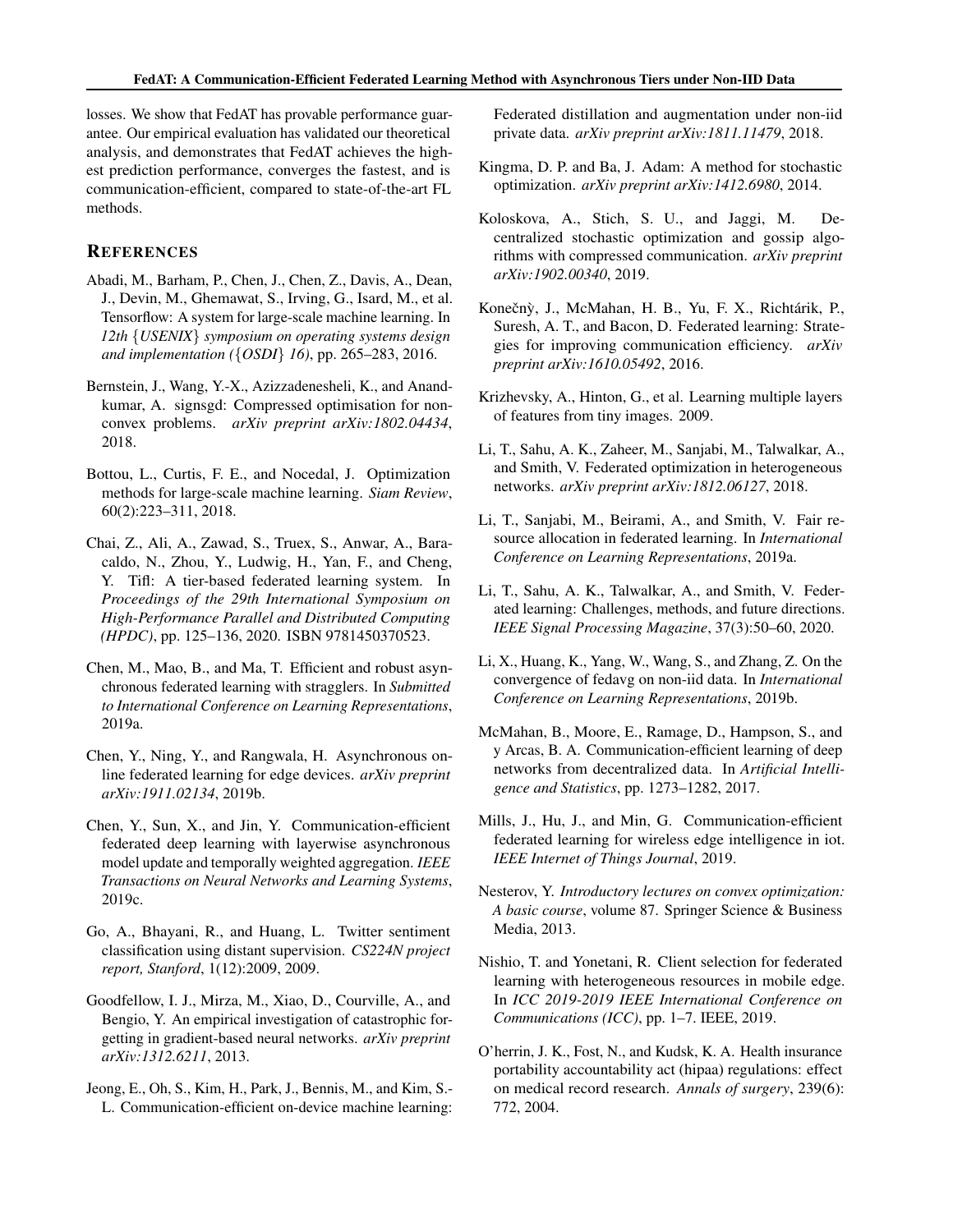- <span id="page-11-0"></span>Reisizadeh, A., Mokhtari, A., Hassani, H., and Pedarsani, R. An exact quantized decentralized gradient descent algorithm. *IEEE Transactions on Signal Processing*, 67 (19):4934–4947, 2019.
- Reisizadeh, A., Mokhtari, A., Hassani, H., Jadbabaie, A., and Pedarsani, R. Fedpaq: A communication-efficient federated learning method with periodic averaging and quantization. In *International Conference on Artificial Intelligence and Statistics*, pp. 2021–2031, 2020.
- Sattler, F., Wiedemann, S., Müller, K.-R., and Samek, W. Robust and communication-efficient federated learning from non-iid data. *IEEE transactions on neural networks and learning systems*, 2019a.
- Sattler, F., Wiedemann, S., Müller, K.-R., and Samek, W. Sparse binary compression: Towards distributed deep learning with minimal communication. In *2019 International Joint Conference on Neural Networks (IJCNN)*, pp. 1–8. IEEE, 2019b.
- Smith, V., Chiang, C.-K., Sanjabi, M., and Talwalkar, A. S. Federated multi-task learning. In *Advances in Neural Information Processing Systems*, pp. 4424–4434, 2017.
- Tankard, C. What the gdpr means for businesses. *Network Security*, 2016(6):5–8, 2016.
- Wang, J. and Joshi, G. Cooperative sgd: A unified framework for the design and analysis of communication-efficient sgd algorithms. *arXiv preprint arXiv:1808.07576*, 2018.
- Wang, J., Sahu, A. K., Yang, Z., Joshi, G., and Kar, S. Matcha: Speeding up decentralized sgd via matching decomposition sampling. *arXiv preprint arXiv:1905.09435*, 2019.
- Woodworth, B. E., Wang, J., Smith, A., McMahan, B., and Srebro, N. Graph oracle models, lower bounds, and gaps for parallel stochastic optimization. In *Advances in neural information processing systems*, pp. 8496–8506, 2018.
- Xiao, H., Rasul, K., and Vollgraf, R. Fashion-mnist: a novel image dataset for benchmarking machine learning algorithms. *arXiv preprint arXiv:1708.07747*, 2017.
- Xie, C., Koyejo, S., and Gupta, I. Asynchronous federated optimization. *arXiv preprint arXiv:1903.03934*, 2019.
- Yu, H., Yang, S., and Zhu, S. Parallel restarted sgd for nonconvex optimization with faster convergence and less communication. *arXiv preprint arXiv:1807.06629*, 2(4): 7, 2018.
- Zhang, C., Li, S., Xia, J., Wang, W., Yan, F., and Liu, Y. Batchcrypt: Efficient homomorphic encryption for cross-silo federated learning. In *2020*

*USENIX Annual Technical Conference (USENIX ATC 20)*, pp. 493–506. USENIX Association, July 2020. ISBN 978-1-939133-14-4. URL [https://www.usenix.org/conference/](https://www.usenix.org/conference/atc20/presentation/zhang-chengliang) [atc20/presentation/zhang-chengliang](https://www.usenix.org/conference/atc20/presentation/zhang-chengliang).

Zhao, Y., Li, M., Lai, L., Suda, N., Civin, D., and Chandra, V. Federated learning with non-iid data. *arXiv preprint arXiv:1806.00582*, 2018.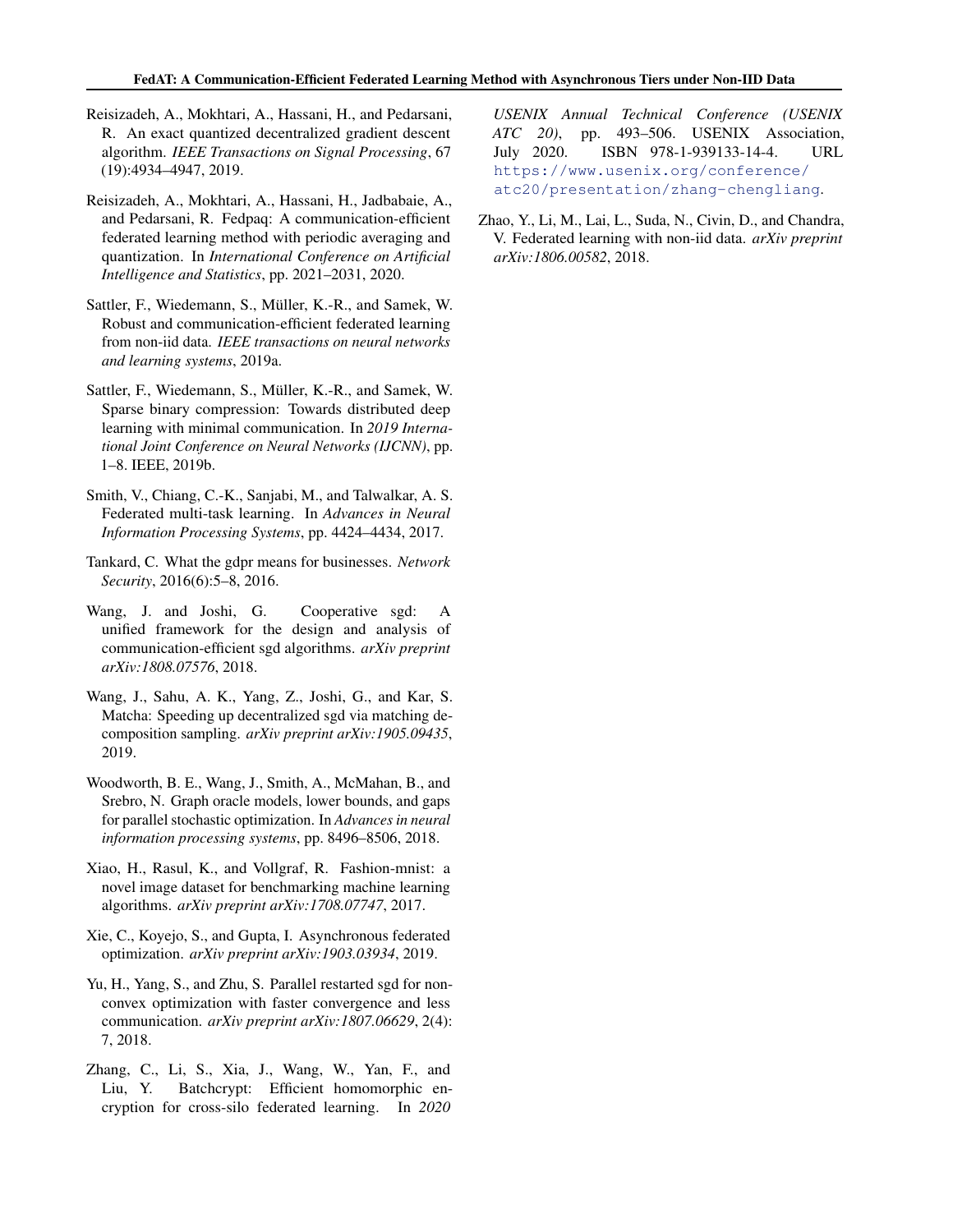### <span id="page-12-0"></span>A THEORETICAL ANALYSIS OF FEDAT

We analyze FedAT in the setting of both convex and non-convex situations in this section.

Recall that  $w^t$  is the model parameters of the server maintained at the t-th round. Let  $\bar{g}_t(w^t) = \sum_{k=1}^c \frac{n_k}{N_c} \nabla h_k(w^t)$ , in which,  $N_c$  is the total number of data samples across all c clients at tier m. Therefore,  $w^{t+1} = w^t - \frac{T_{tier_{(M+1-m)}}}{T}$  $\frac{M+1-m)}{T}\eta\bar{g}_t(w^t).$ 

### A.1 Proof of Lemma [5.1](#page-5-0)

To prove Theorem [5.1,](#page-6-0) we first introduce two Lemmas.

*Proof.* Using the notion of  $\gamma$ -inexactness for each local objective. We have

$$
\nabla h_k(w^t) = F_k(w^t) + \lambda (w^t - w_0)
$$
\n(13)

$$
||\nabla h_k(w^t)|| \le \gamma ||\nabla F_k(w^t)|| \tag{14}
$$

With  $\bar{g}_t(w^t) = \sum_{k=1}^c \frac{n_k}{N_c} \nabla h_k(w^t)$ , we can get

$$
||\bar{g}_t(w^t)||^2 = \frac{1}{N_c^2} ||n_1 \nabla h_1(w^t) + n_2 \nabla h_2(w^t) +, ..., + n_c \nabla h_c(w^t)||^2
$$
  
\n
$$
\leq \frac{1}{N_c^2} \cdot N_c^2 ||\nabla h_1(w^t) + \nabla h_2(w^t) +, ..., + \nabla h_c(w^t)||^2
$$
  
\n
$$
\leq m^2 ||\nabla h_{k^*}(w^t)||^2 \quad (k^* = \arg \max_{k} \nabla h_k(w^t))
$$
  
\n
$$
\leq m^2 \gamma^2 ||\nabla F_{k^*}(w^t)||^2 \quad (with \ Eq.(14))
$$
\n(15)

Take expectation of both sides and with Assumption [5.2,](#page-5-0) we have

$$
\mathbb{E}||\bar{g}_t(w^t)||^2 \le m^2 \gamma^2 \mathbb{E}||\nabla F_{k^*}(w^t)||^2
$$
  
 
$$
\le \gamma^2 G^2 c^2
$$
 (16)

$$
\qquad \qquad \Box
$$

#### A.2 Proof of Lemma [5.2](#page-5-0)

*Proof.*  $f(w)$  is  $\mu$ -strongly convex, we can get:

$$
f(w') - f(wt) \ge \langle \nabla f(wt), w' - wt \rangle + \frac{\mu}{2} ||w' - wt||2,
$$
\n(17)

Let us define  $\Gamma(w')$  such that:

$$
\Gamma(w') = f(w^t) + \langle \nabla f(w^t), w' - w^t \rangle + \frac{\mu}{2} ||w' - w^t||^2,
$$
\n(18)

 $\Gamma(w')$  is a quadratic function of w', then it has minimal value when  $\nabla \Gamma(w') = \nabla f(w^t) + \mu(w' - w^t) = 0$ . Then the minimal value of  $\Gamma(w')$  is obtained when  $w' = w^t - \frac{\nabla f(w^t)}{w}$  $\frac{(w)}{\mu}$ , which is:

$$
\Gamma_{\min} = f(w^t) - \frac{||\nabla f(w^t)||^2}{2\mu},\tag{19}
$$

For  $f(w)$  is *µ-strongly convex*, we can complete the proof:

$$
f(w_*) \ge \Gamma(w_*) \ge \Gamma_{\min} = f(w^t) - \frac{||\nabla f(w^t)||^2}{2\mu},
$$
\n(20)

$$
2\mu(f(w^t) - f(w_*)) \le ||\nabla f(w^t)||^2.
$$
 (21)

 $\Box$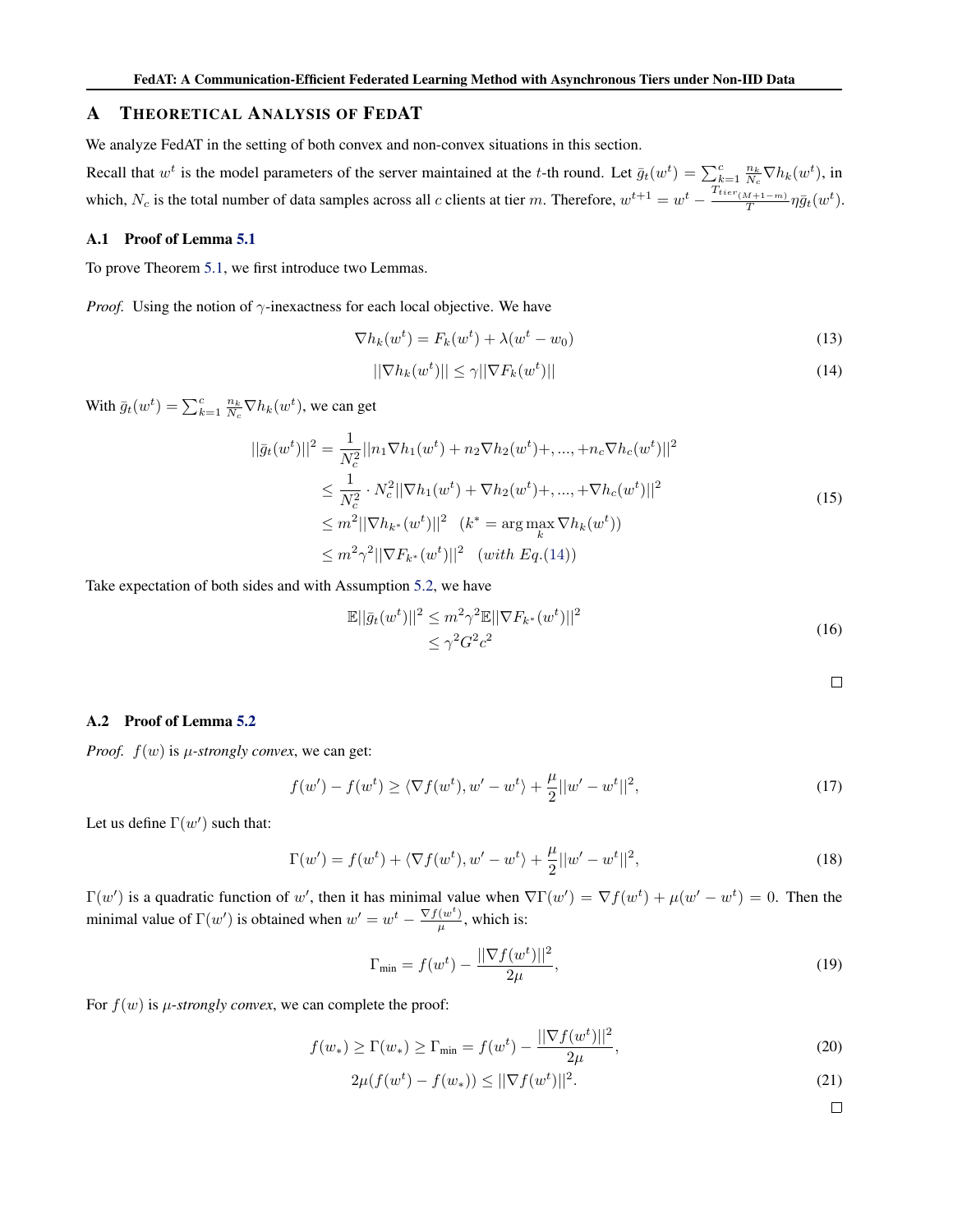#### <span id="page-13-0"></span>A.3 Proof of Theorem [5.1](#page-6-0)

*Proof.* Now we start to prove the convergence of Theorem [5.1.](#page-6-0) With Definition [5.1](#page-5-0) we can get:

$$
f(w^{t+1}) - f(w^t)
$$
  
\n
$$
\leq \langle \nabla f(w^t), w^{t+1} - w^t \rangle + \frac{L}{2} ||w^{t+1} - w^t||^2 \qquad (f(\cdot) \text{ is } L\text{-smooth})
$$
  
\n
$$
= -\nabla f(w^t)^\top \frac{T_{tier_{(M+1-m)}}}{T} \eta \bar{g}_t(w^t) + \frac{L\eta^2}{2} \frac{T_{tier_{(M+1-m)}}^2}{T^2} ||\bar{g}_t(w^t)||^2 \qquad (w^{t+1} = w^t - \frac{T_{tier_{(M+1-m)}}}{T} \eta \bar{g}_t(w^t))
$$
\n(22)

Let  $B = \frac{T_{tier_{(M+1-m)}}}{T}$  $\frac{M+1-m}{T}$ . Then with Lemma [5.1,](#page-5-0) we can update Equation 22 as

$$
\mathbb{E}[f(w^{t+1})] - f(w^t)
$$
\n
$$
\leq -\nabla f(w^t)^\top B \eta \mathbb{E}[\bar{g}_t(w^t)] + \frac{L}{2} \eta^2 B^2 \mathbb{E} ||\bar{g}_t(w^t)||^2
$$
\n
$$
\leq -\nabla f(w^t)^\top B \eta \mathbb{E}[\bar{g}_t(w^t)] + \frac{L}{2} \eta^2 \gamma^2 B^2 G^2 c^2
$$
\n(23)

Then from Assumption [5.3,](#page-5-0) we have

$$
\mathbb{E}[f(w^{t+1})] - f(w^t) \n\le -B\eta\sigma ||\nabla f(w^t)||^2 + \frac{L}{2}\eta^2\gamma^2B^2G^2c^2
$$
\n(24)

Then with Lemma [5.2,](#page-5-0) Equation (24) can be updated as

$$
\mathbb{E}[f(w^{t+1})] - f(w^t)
$$
  
\n
$$
\leq -2\mu B\eta\sigma(f(w^t) - f(w_*)) + \frac{L}{2}\eta^2\gamma^2B^2G^2c^2
$$
\n(25)

By subtracting  $f(w_*)$  from both sides and moving  $f(w^t)$  from left to right, we get

$$
\mathbb{E}[f(w^{t+1})] - f(w_*)
$$
\n
$$
\leq -2\mu B\eta\sigma(f(w^t) - f(w_*)) + (f(w_t) - f(w_*)) + \frac{L}{2}\eta^2\gamma^2B^2G^2c^2
$$
\n
$$
= (1 - 2\mu B\eta\sigma)(f(w^t) - f(w_*)) + \frac{L}{2}\eta^2\gamma^2B^2G^2c^2
$$
\n(26)

Taking the whole expectations and rearranging (26), we obtain

$$
\mathbb{E}[f(w^{t+1}) - f(w_*)]
$$
  
\n
$$
\leq (1 - 2\mu B\eta\sigma)\mathbb{E}[(f(w^t) - f(w_*))] + \frac{L}{2}\eta^2\gamma^2B^2G^2c^2
$$
\n(27)

subtracting  $\frac{L\eta\gamma^2 BG^2m^2}{4\mu\sigma}$  from both sides, we have

$$
\mathbb{E}[f(w^{t+1}) - f(w_*)] - \frac{L\eta\gamma^2 BG^2c^2}{4\mu\sigma}
$$
  
\n
$$
\leq (1 - 2\mu B\eta\sigma)(\mathbb{E}[(f(w^t) - f(w_*))] - \frac{L\eta\gamma^2 BG^2c^2}{4\mu\sigma})
$$
\n(28)

The left side of (28) is a geometric series with common ratio  $1 - 2\mu B\eta\sigma$ , when  $t + 1 = T$ , we get Equation [\(11\)](#page-6-0), then we complete the proof. $\Box$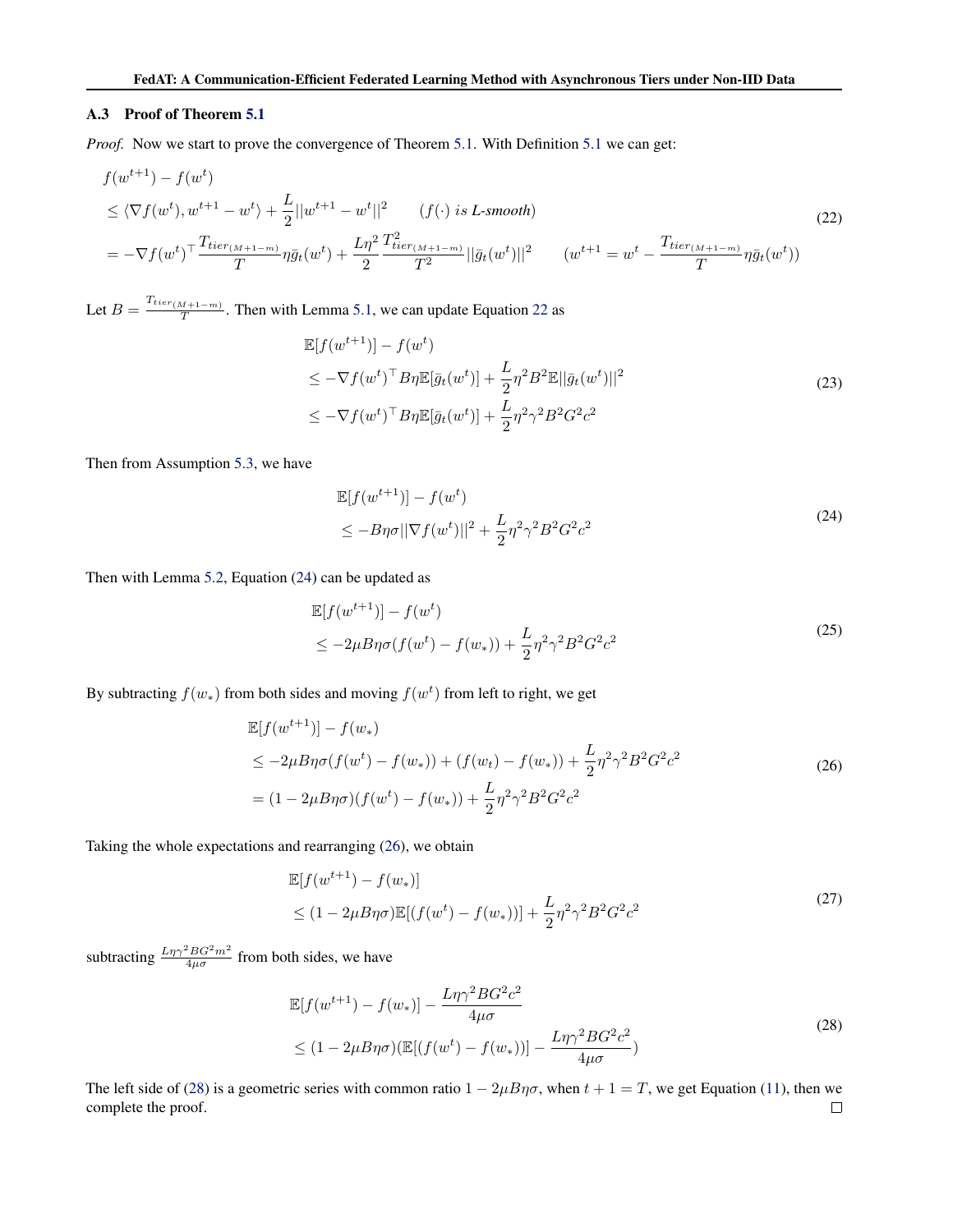#### <span id="page-14-0"></span>A.4 Proof of Theorem [5.2](#page-6-0)

*Proof.* Take expectation at both sides of Equation [\(24\)](#page-13-0), we have

$$
\mathbb{E}[f(w^{t+1})] - \mathbb{E}[f(w^t)]
$$
  
\n
$$
\leq -B\eta\sigma \mathbb{E}[||\nabla f(w_t)||^2] + \frac{L}{2}\eta^2\gamma^2B^2G^2c^2
$$
\n(29)

Then sum Equation (29) at both sides over global iteration  $T$ . We have

$$
\mathbb{E}[f(w^{t+1})] - f(w^0)
$$
\n
$$
\leq \sum_{t=0}^{T-1} -B\eta\sigma \mathbb{E}[||\nabla f(w_t)||^2] + \frac{L}{2}T^2\eta^2\gamma^2B^2G^2c^2
$$
\n(30)

As min  $f(w^t) = f(w_*) \leq \mathbb{E}[f(w^{t+1})]$ , then we have

$$
f(w_*) \le f(w^0) - \sum_{t=0}^{T-1} B\eta \sigma \mathbb{E}[||\nabla f(w_t)||^2] + \frac{L}{2} T^2 \eta^2 \gamma^2 B^2 G^2 c^2
$$
\n(31)

Rearrange (31) we can get

$$
\sum_{t=0}^{T-1} B\mathbb{E}[||\nabla f(w_t)||^2]
$$
\n
$$
\leq \frac{f(w^0) - f(w_*)}{B\eta\sigma} + \frac{L}{2\sigma}T^2\eta\gamma^2 BG^2c^2
$$
\n(32)

 $\Box$ 

Then we complete the proof.

### B ADDITIONAL EXPERIMENTAL RESULTS

### B.1 Impact of Client Participation Level



Figure 7. Prediction accuracy on CIFAR-10 (left) and Sentiment140 (right) as number of client participation increase at each iteration. The comparison is performed among three federated methods which have the synchronous update component.

Figure 7 shows the prediction performance on CIFAR-10 (left) and Sentiment140 (right) trained with different degrees of client participation by FedAvg, TiFL and FedAT , respectively. In real-life situation, it is better to have as fewer clients participate in each global iteration for communication efficiency. However, in Figure 7, we notice that reducing the number of client participation has negative effects on all three federated methods. Partial participation may reduce the convergence